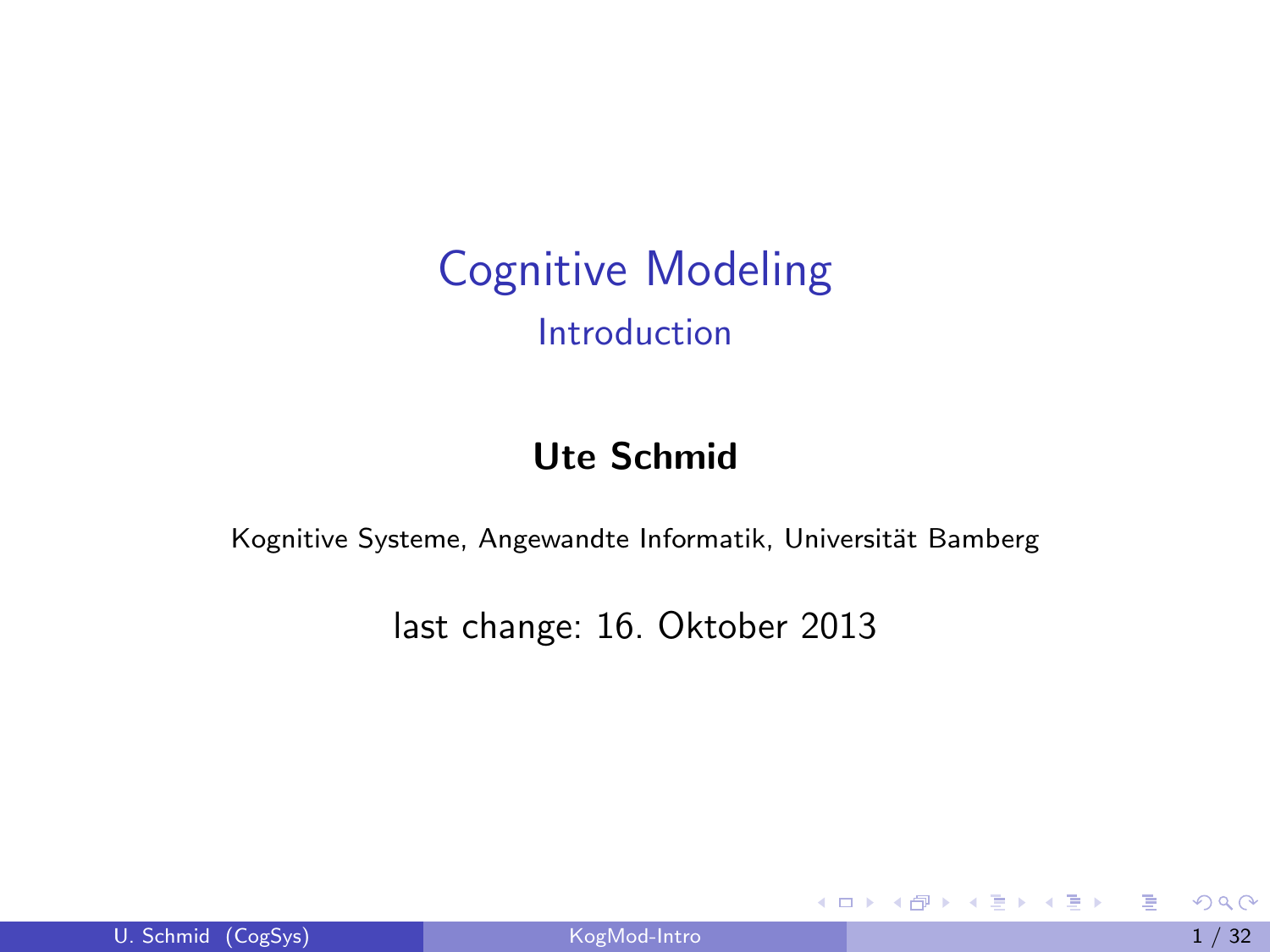#### **Organisation**

- Course is mainly intended for students with a major in AI, in the master program or at the end of the bachelor program
- The focus of the lecture part of the course is to provide an overview of the philosophical background, the topics, and the methods of cognitive modeling research. The focus is on cognitive psychology and cognitive AI.
- In the practice the focus is on principles of empirical research in cognitive science.
- In the second half of the term an empirical study is conducted.
- Exam: oral exam (20 min)

化重复 化重变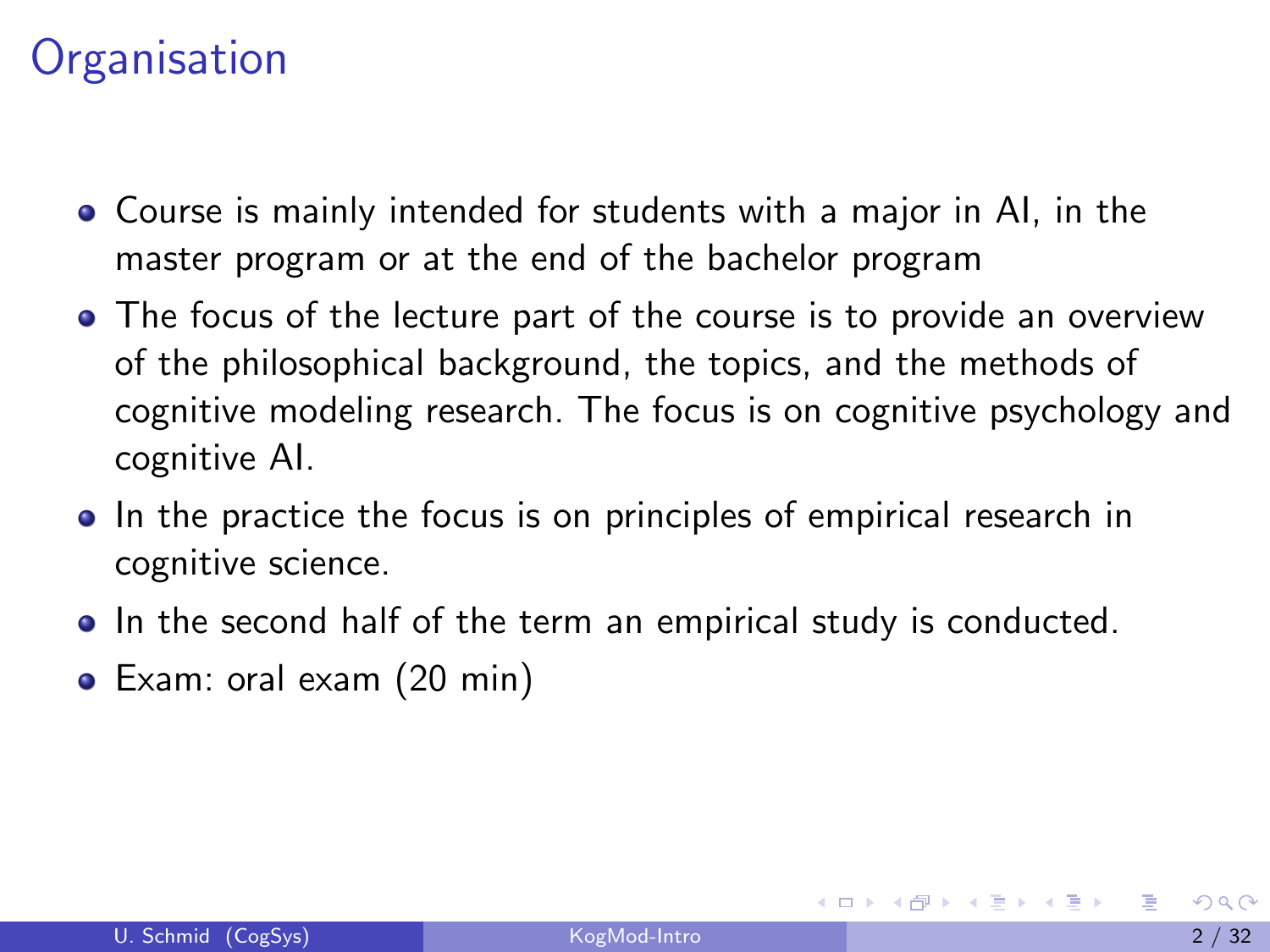## Course Objectives

- Topics in the intersection between Computer Science/AI and Psychology
- i.e., part of cognitive science
- Introduction to basic topics, approaches and methods of cognitive psychology
- Approaches to cognitive modeling
- Empirical research methods: Hands-on experience in planning and conducting an empirical (experimental) study about a phenomenon of relevance to cognitive modeling
- Applications of cognitive modeling, esp. in human-computer-interaction and intelligent learning environments

メタトメ ミトメ ミト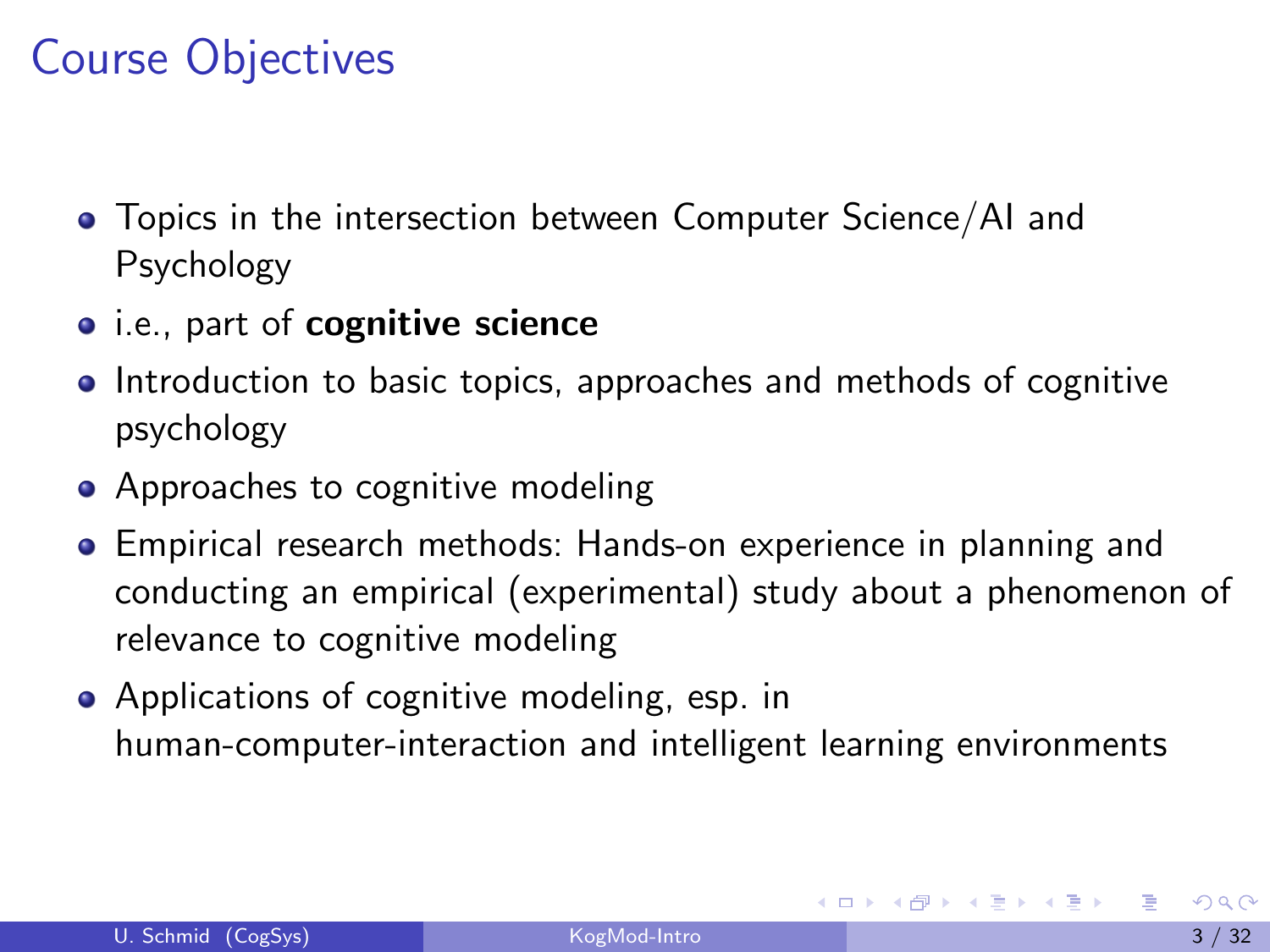## Computer Science and Psychology

#### Cognitive Systems Research

- Computer science can profit from being aware of theories and findings in psychology when developing new (intelligent) algorithms and when designing interactive systems (" Psychonik")
	- $\hookrightarrow$  engineering perspective: performance/success orientation
- Computer science, esp. AI and part of theoretical computer science can contribute to cognitive science by providing means to formalize psychological theories, to analyse general constraints of information processing in special domains and by realising computational models of cognitive processes (cognitive modeling, generative theories)  $\hookrightarrow$  epistemological perspective: AI as tool for theoretical psychology

e.g. Schmid, 2008, KI Themenheft Kognition

 $\mathcal{A} \cap \mathcal{B} \rightarrow \mathcal{A} \ni \mathcal{B} \rightarrow \mathcal{A} \ni \mathcal{B} \rightarrow \mathcal{B}$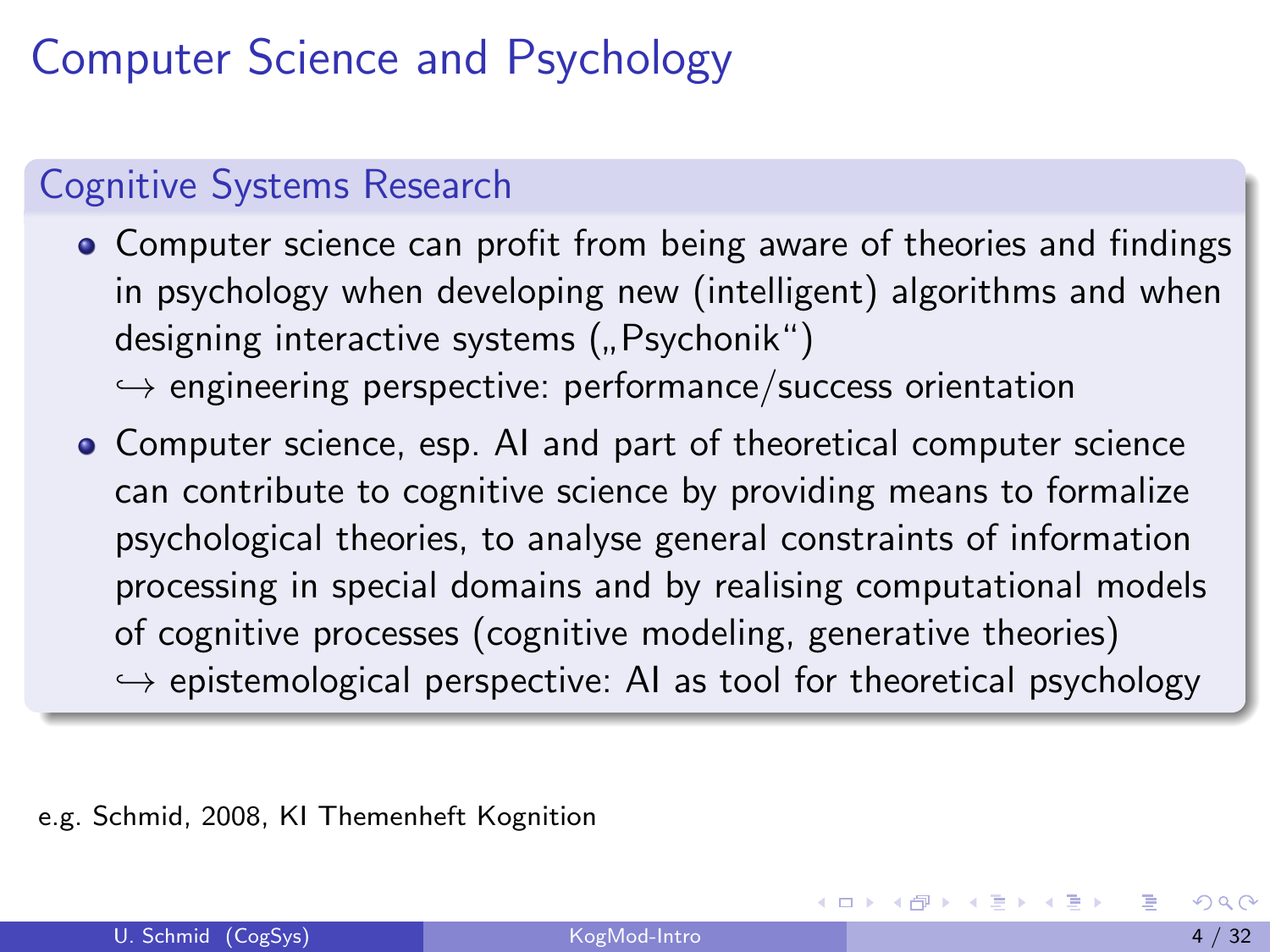## Cognitive Systems



÷.

**イロト イ母ト イヨト イヨト**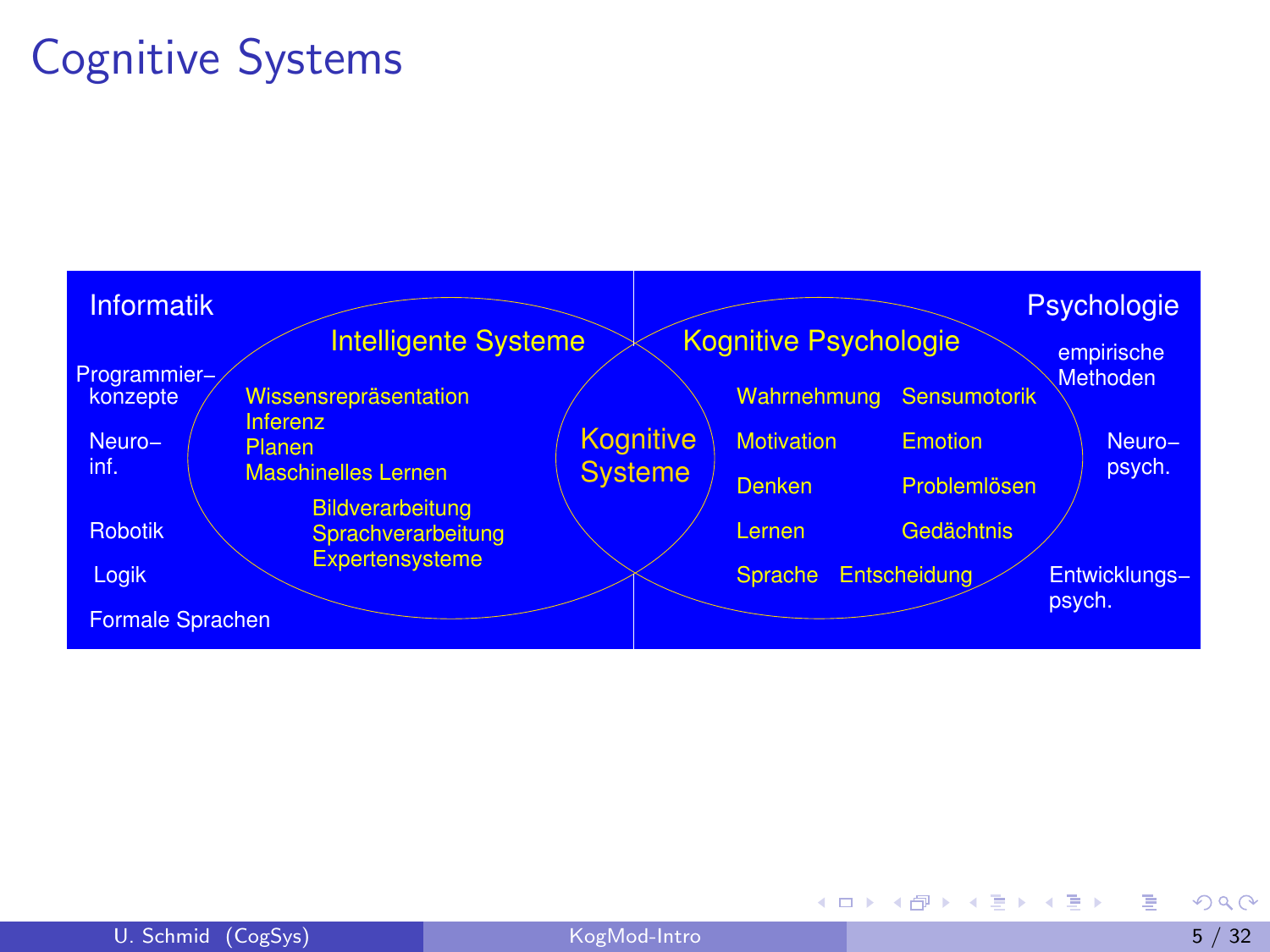# Cognitive Science

#### Cognitive Science

- **•** term by Christopher Longuet-Higgins (1973) as characteristics of a special part of AI
- $\bullet$  Interdisciplinary study of the mind (not the brain!), which examines how information concerning faculties such as perception, language, reasoning, and emotion, is represented and processed by intelligent (human, animal, artificial) agents.
- Contribution of multiple research disciplines: psychology, artificial intelligence, philosophy, linguistics, neuroscience, anthropology, sociology, education
- $\bullet \leftrightarrow$  using methods of all these disciplines (analytical, empirical, engineering)

<span id="page-5-0"></span>→ 何 ▶ → ヨ ▶ → ヨ ▶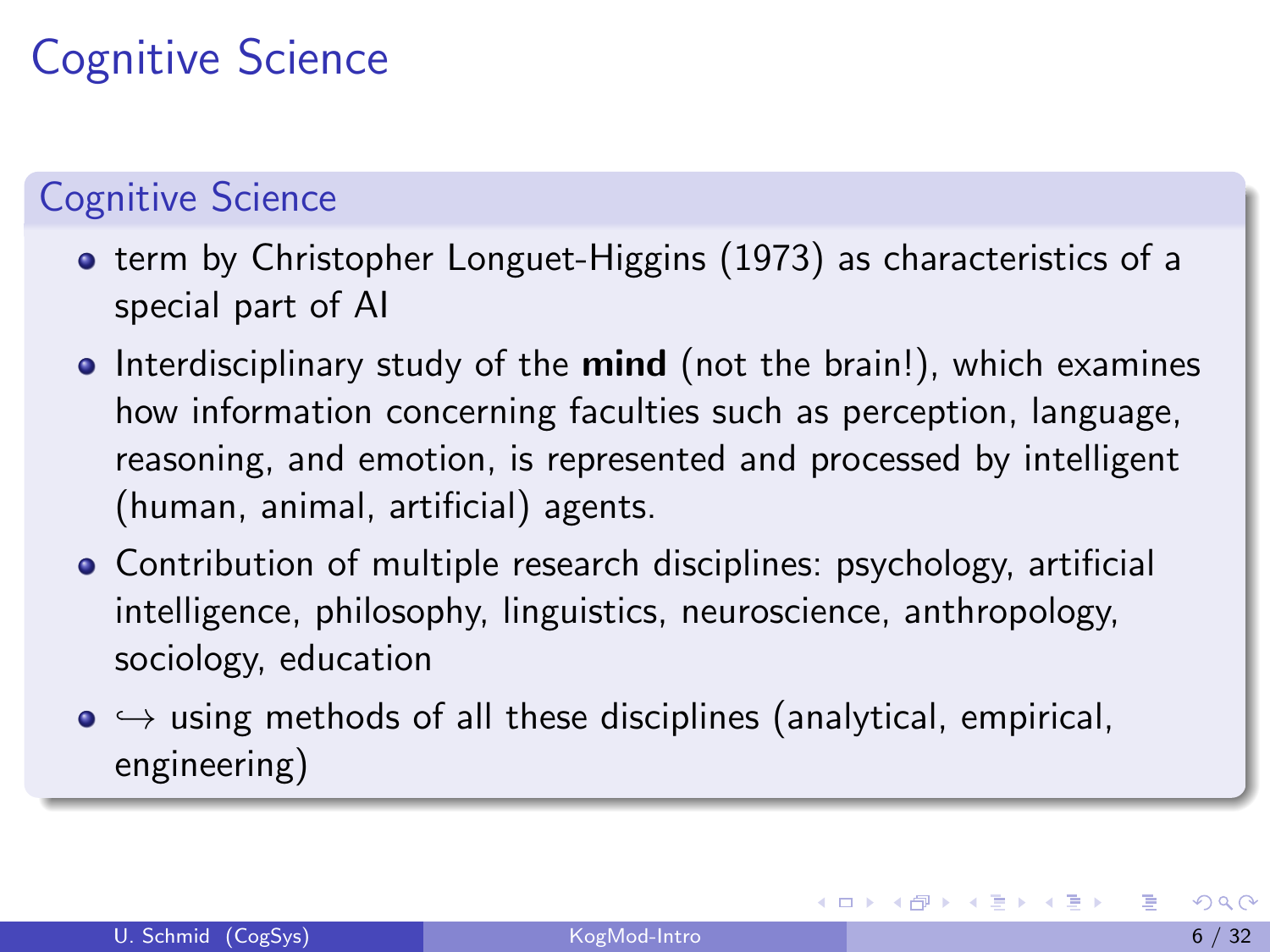## Mind vs Brain

- Marvin Minsky metaphor: Mind to brain as software to hardware
- Materialism: Mind is implemented in the brain (and not some independent entity – dualism)
- **•** However: reducing mental oprations to the level of the brain is like asking a geologist about the height of a mountain instead of a geographer Reductionism (reverse engineering) will not be helpful for complex cognitive processes as problem solving, reasoning, decision making, language understanding etc.
- Possible consequence: mind can be realised independent from the hardware (strong AI: machines can be intelligent, have mind)
- Critique: embodiement and situatedness are necessary for human intelligent behavior
- Our hardware (wet ware) gives constraints to mental processes which should be considered in cognitive modeling
- Cognitive modeling is based on the assumption that cognition can be researched independently from its material [ba](#page-5-0)[sis](#page-7-0)

U. Schmid (CogSys) **[KogMod-Intro](#page-0-0) 7 / 32**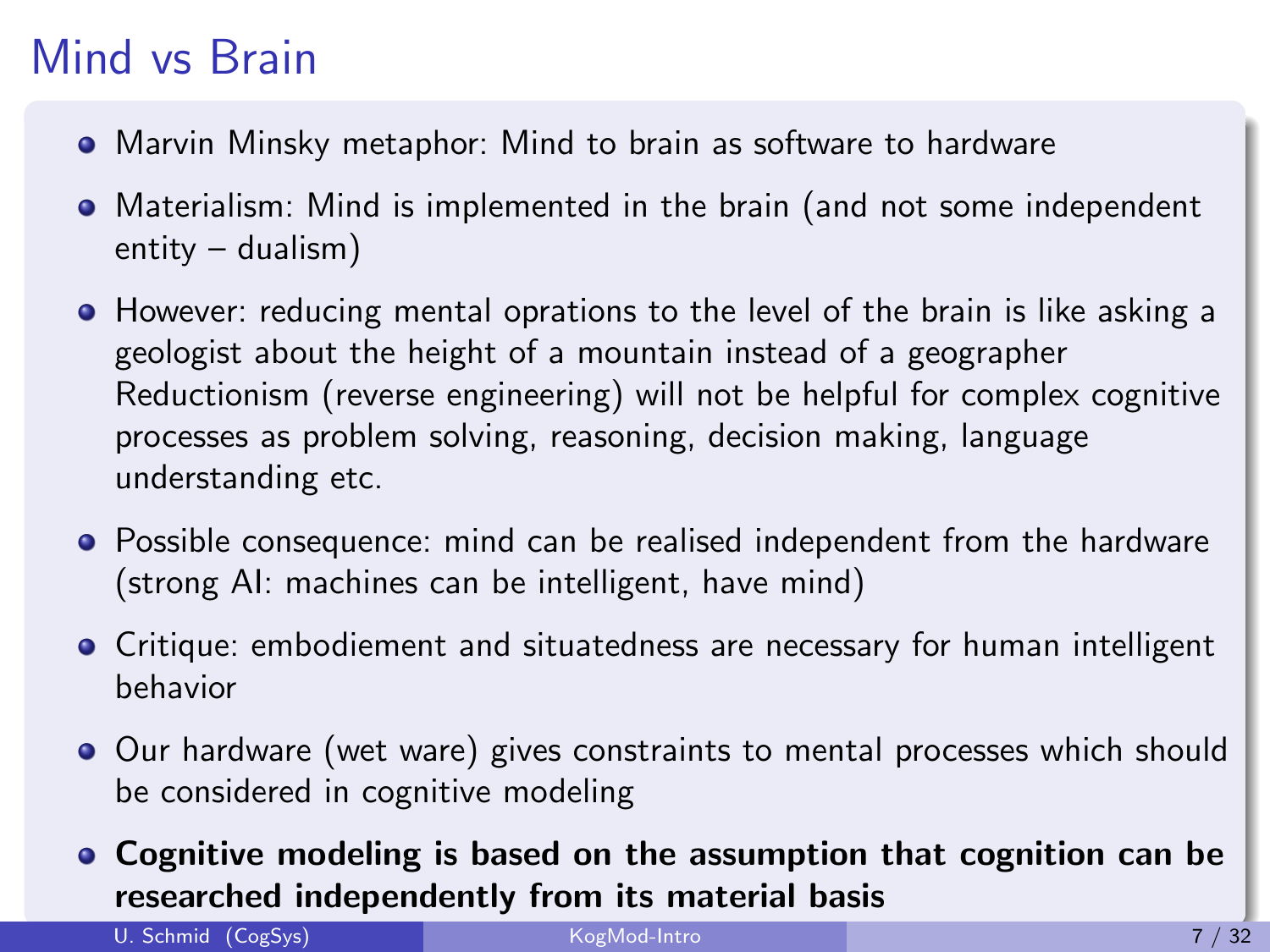## The Cognitive Science Heptagram



G. Miller (2003). The cognitive revolution: a historical perspective. TICS, 7.

<span id="page-7-0"></span>目

イロト イ押ト イヨト イヨト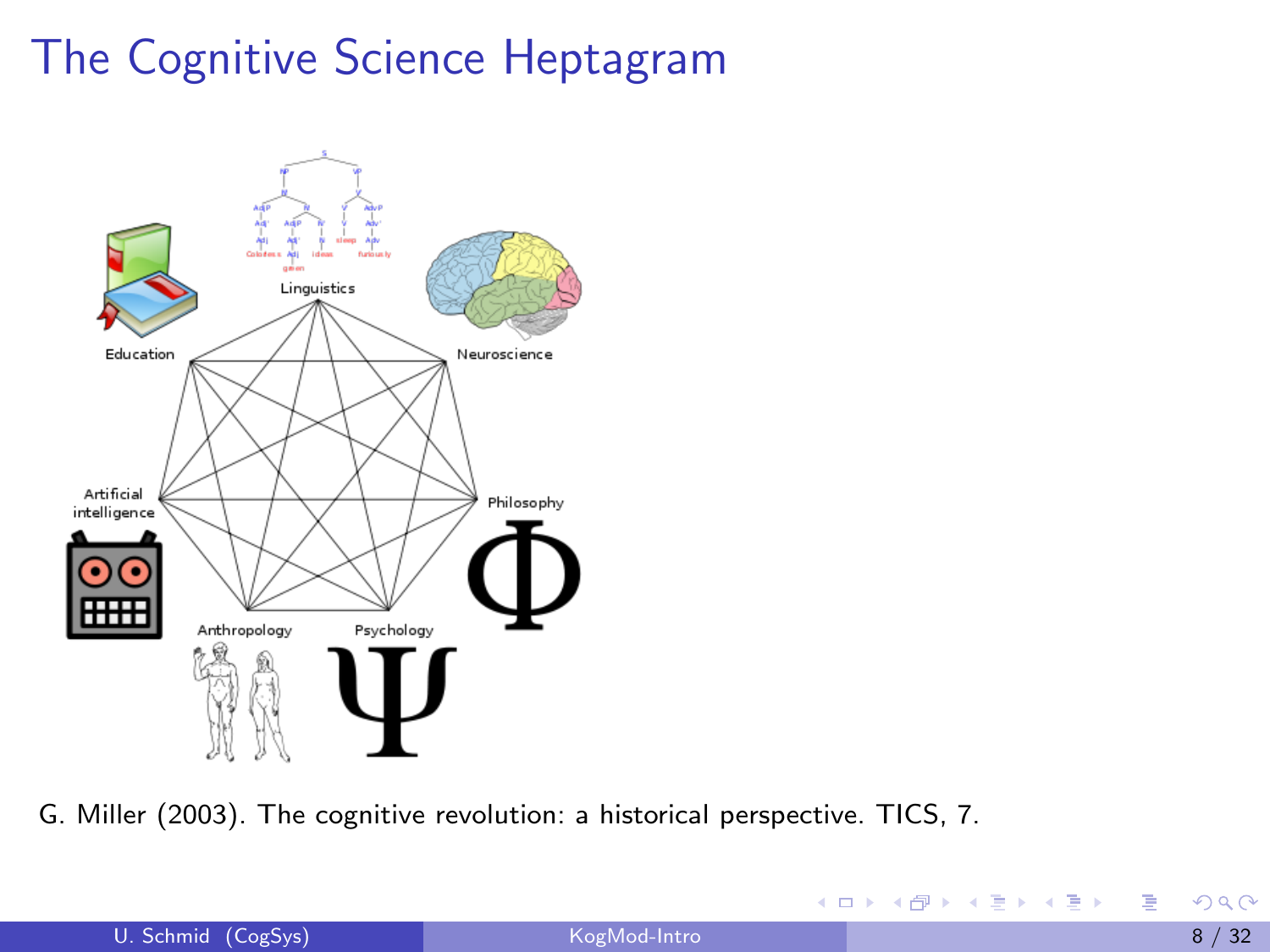### Cognitive Science Related Terms

- Cognitive System: AI system based on cognitive principles
- Cognitive Modeling: computer simulations of cognitive processes
- Cognitive Architecture: Framework (typically based on a production system) for performing cognitive modeling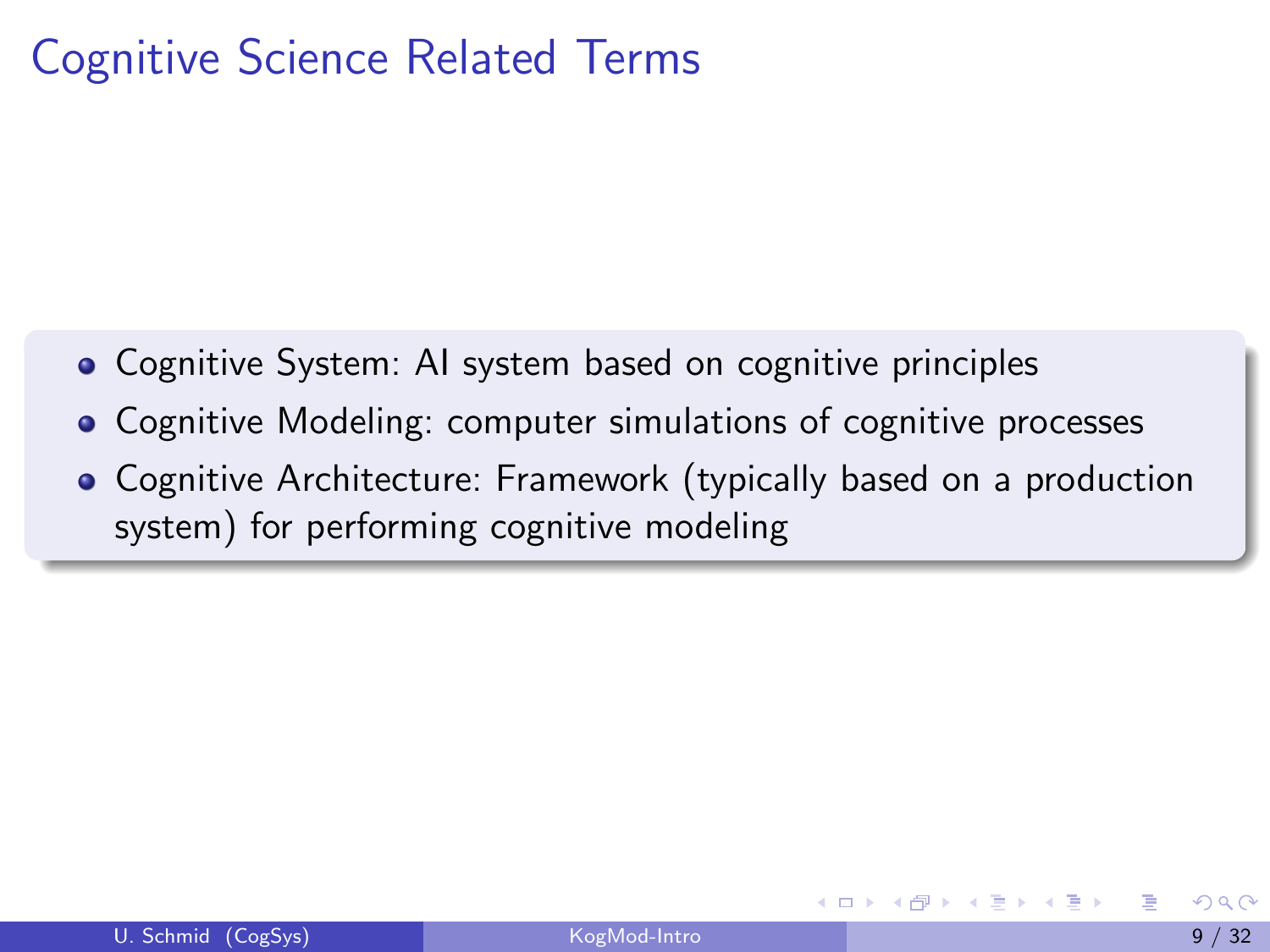## Methods of Cognitive Science

- Analytical methods: analysing cognitive processes with the goal of formalisation and identification of regularities and constraints Methods of humanities (philosophy, linguistics) and mathematics (formal sciences) e.g., what type of language is learnable from what information with which effort
- **Empirical methods:** gaining solid empirical evidence of characteristics of human information processing Methods of empirical sciences (e.g. natural sciencea, social sciences)
- **Computer Modeling:** design and implementation of computer simulations of cognitive processes Engineering methods (AI, programming)

→ 何 ▶ → ヨ ▶ → ヨ ▶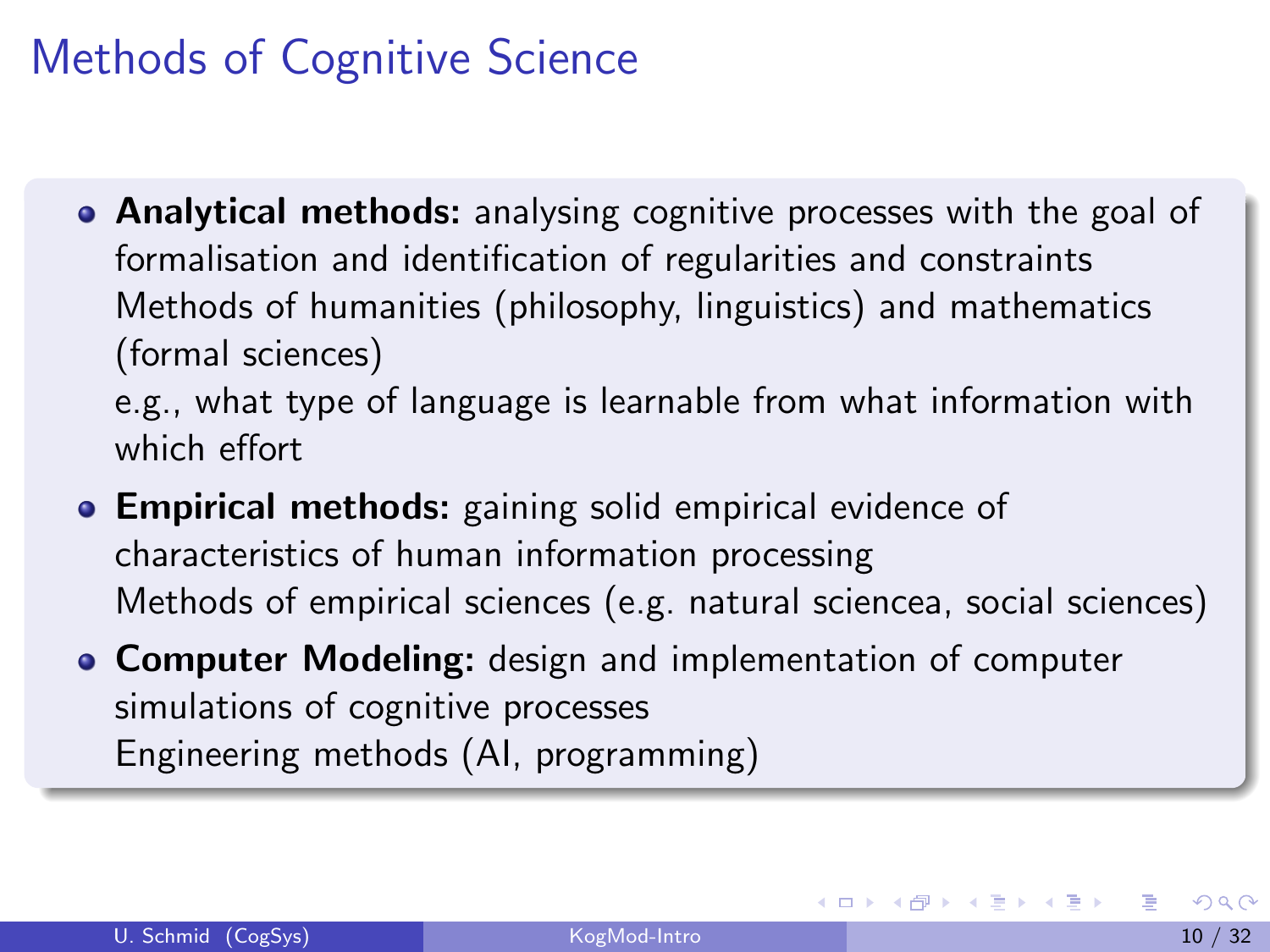# Cognitive Modeling

#### A cognitive model

is a computer program

- whose behavior is similar in some respect to human behavior
- **•** from whose development and use we hope to gain insight into human cognition

What does it mean to be

**•** similar to human behavior?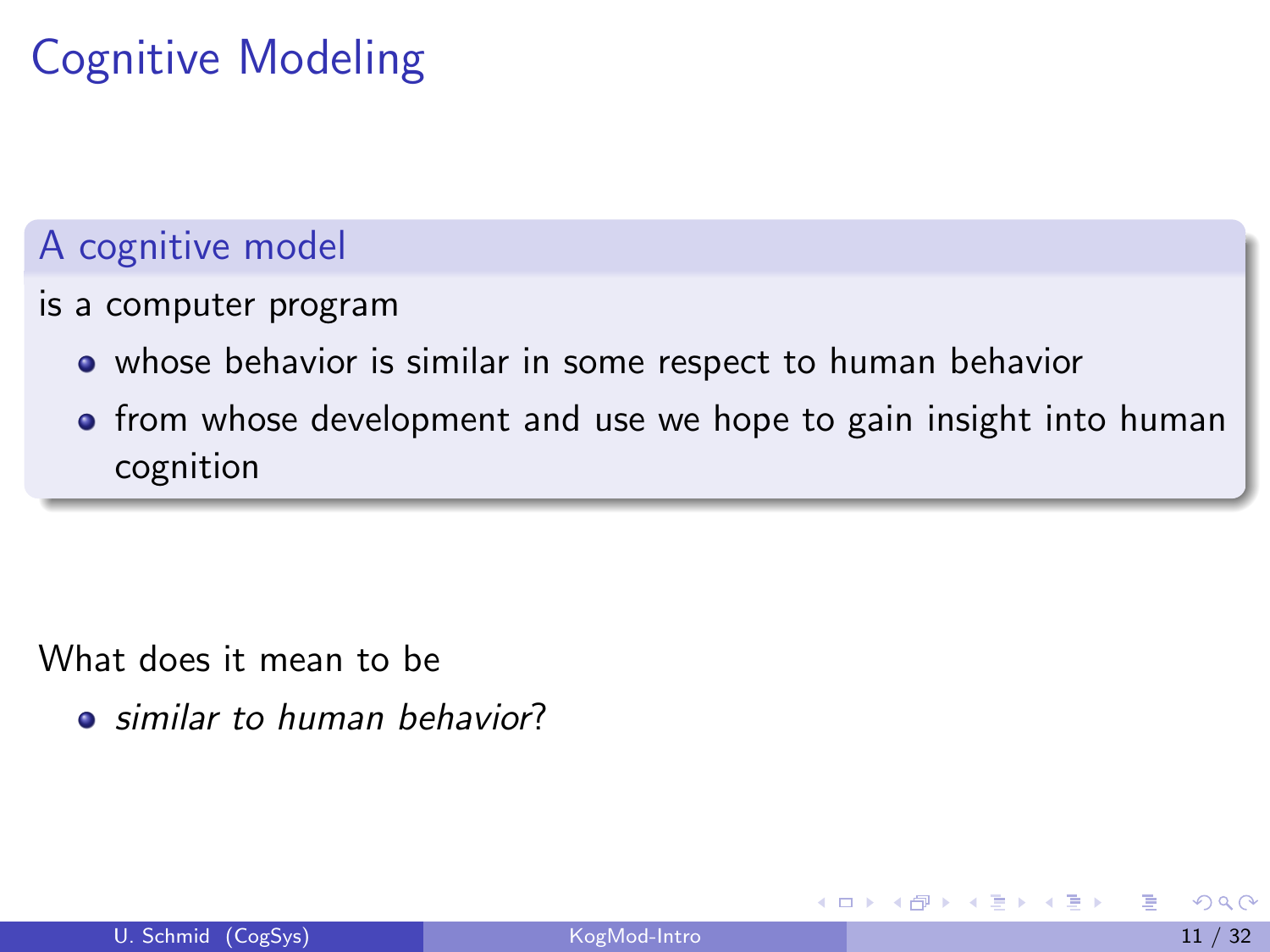# The Information Processing Approach

#### Basic assumptions of cognitive modeling:

- Inputs are transformed via mental operations into outputs
- Black box of behaviorism is replaced by assumptions about information processing
- Relevant is the mental and not the neurophysiological level
- Different processes are based on common, general, basic principles
- Information processing can be descriped as a formal process
- **•** Information processing operates on representations
- $\bullet \leftrightarrow$  these assumptions make it possible to construct computer models of cognitive processes

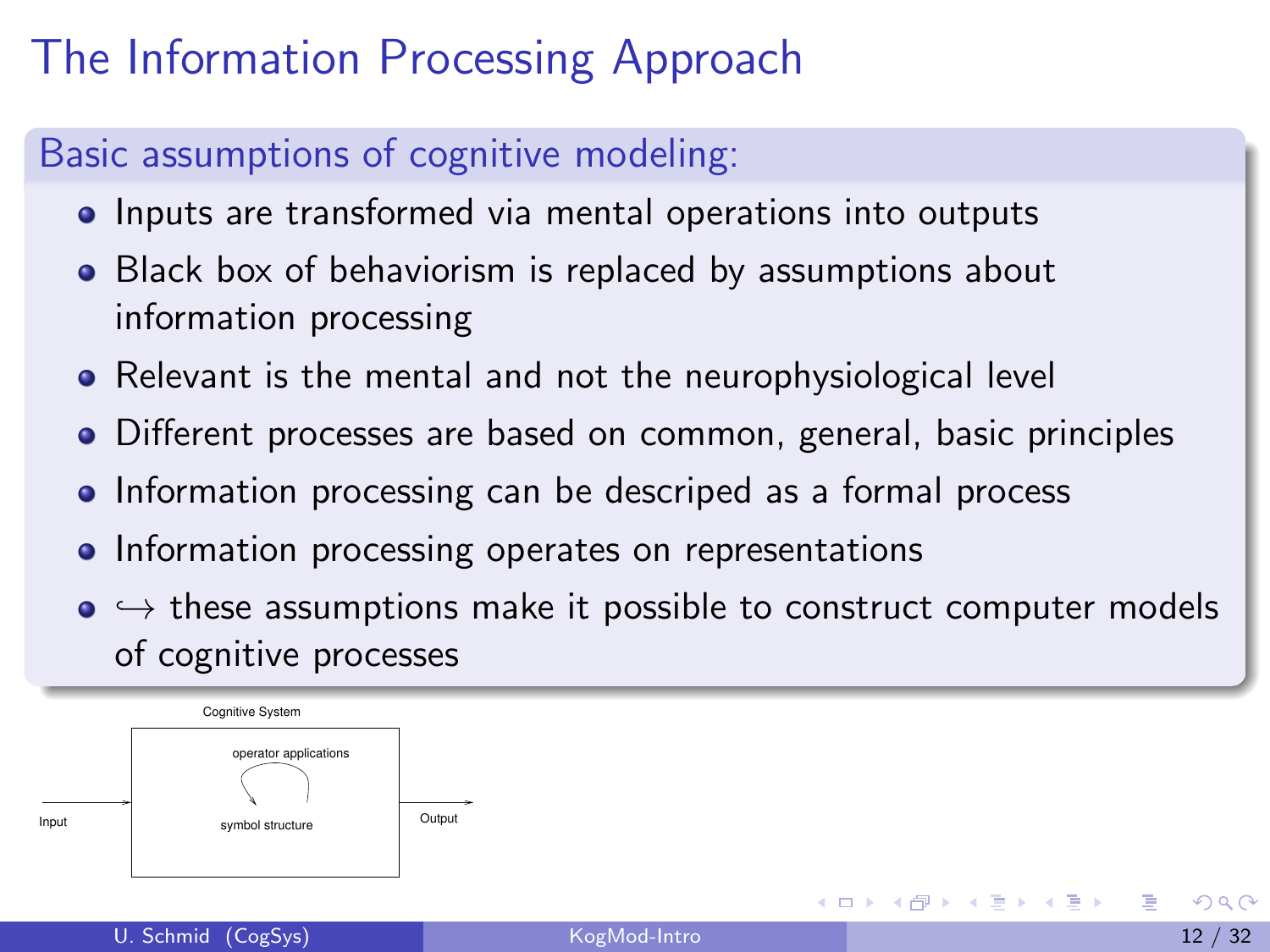## Example: Reasoning

- Task: given a set of facts of the form relation( $x, y$ ) humans have to judge whether propositions of the form  $relation(a, b)$  are correct
- Dependent variable: reaction time (for correct answers)
- Two cognitive models:
	- $\triangleright$  Reasoning is based on logic
	- $\triangleright$  Reasoning is based on a construction of an integrated representation of all premises and "reading out" the solution (Symbol-Distance-Effect, Potts, 1975)

医毛囊 医牙骨下的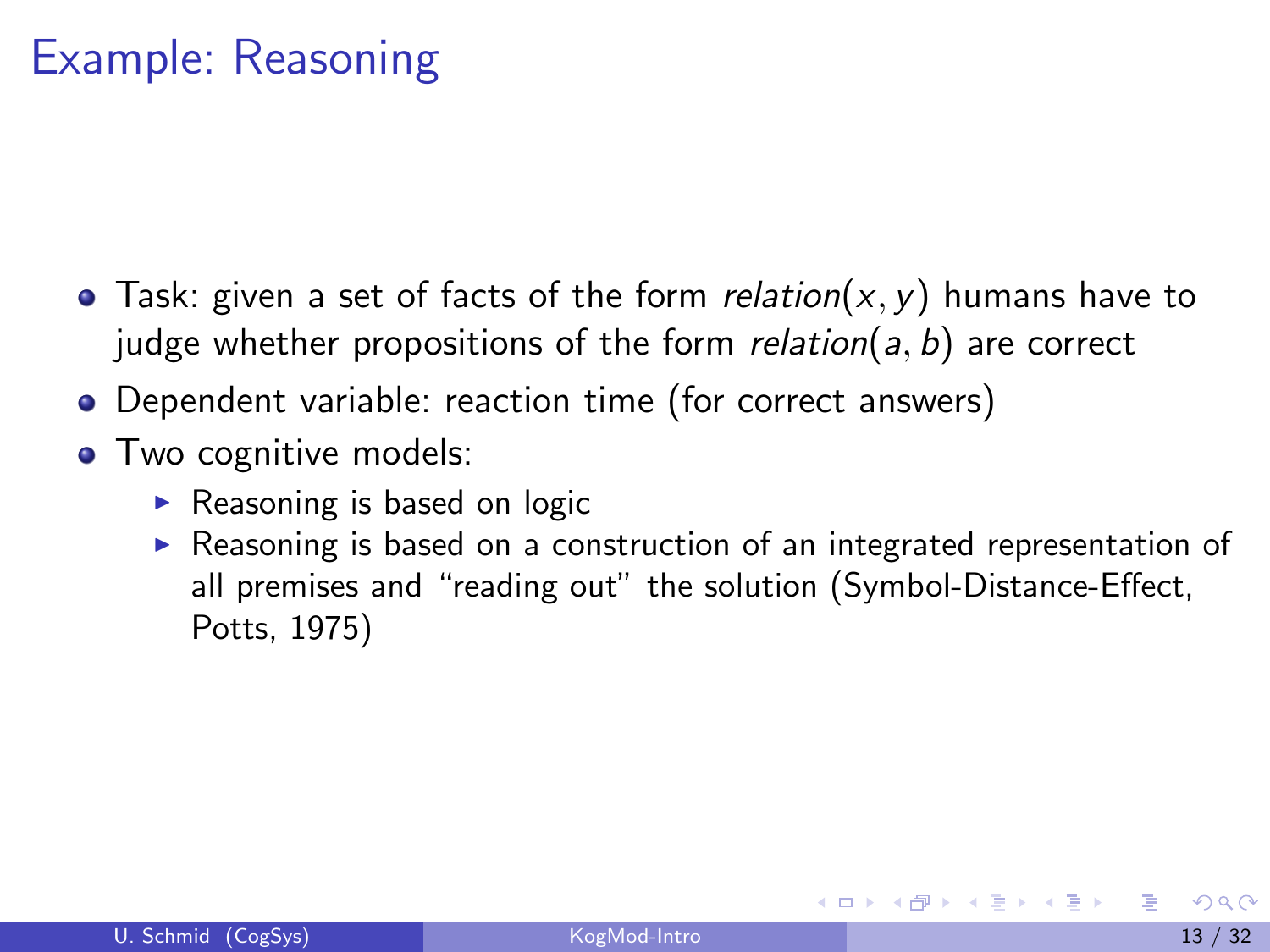#### Example

taller(Anton, Bernd). taller(Bernd, Claus). taller(Claus, Dieter). taller(Dieter, Emil).

```
Model 1: transitivity
isTaller(X,Y) :- taller(X,Y).isTaller(X,Y) :- taller(X,Z), isTaller(Z,Y).
```
Prediction: Reaction times are shortest for facts, as more often as transivity rule have to be applied as longer is the time needed

Model 2: Integrated representation

Anton Bernd Claus Dieter Emil tallest smallest

Prediction: (Symbol-Distance-Effect) As larger the distance of two objects in the mental representation as faster is the answer

メタトメ ミトメ ミト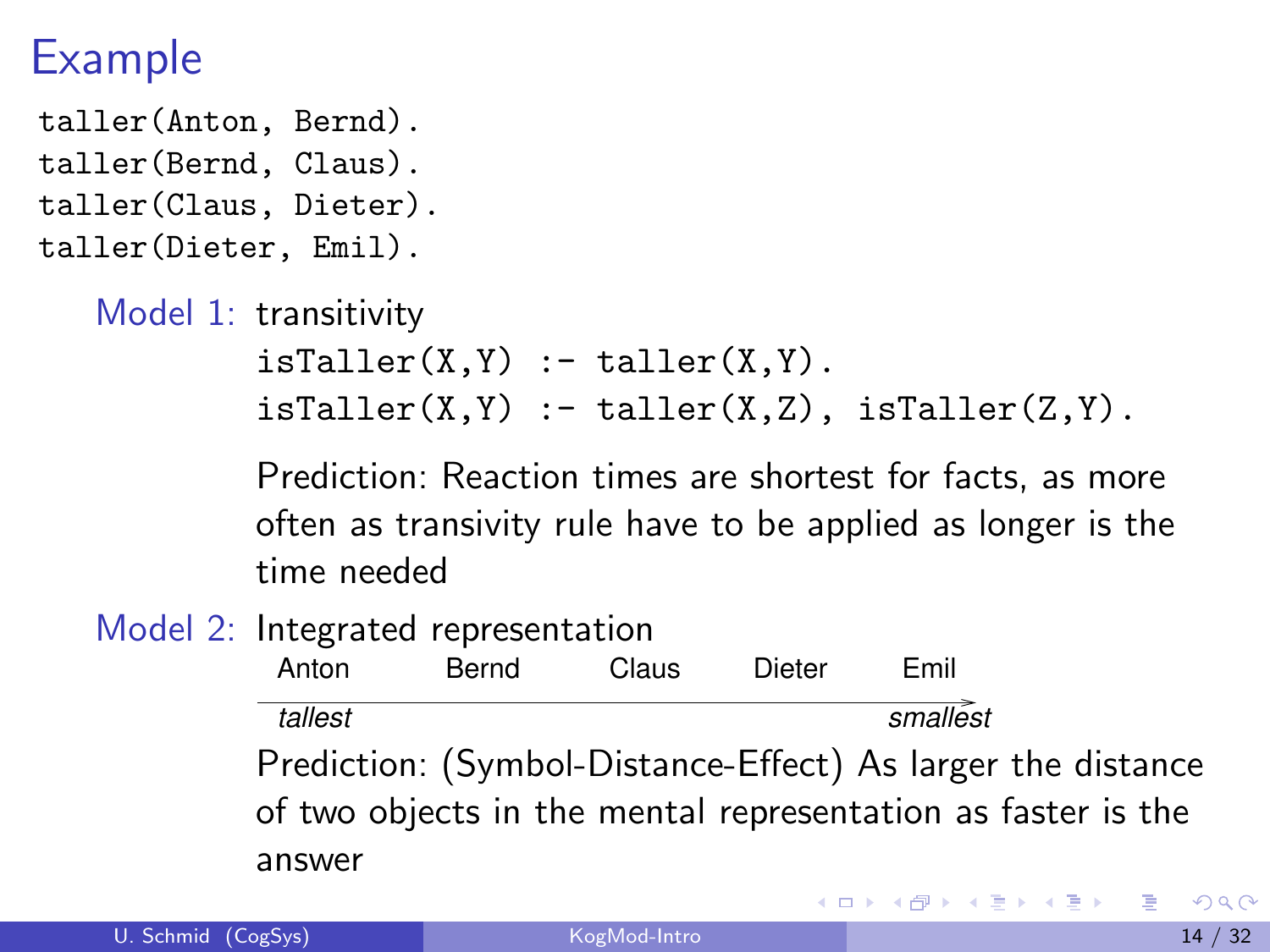## Symbol Distance Effect



- Comparison of two different assuption about cognitive processes via prediction of reaction time differences for different tasks
- Example for a good possibility to test the behavior of a cognitive model wrt similarity to human behavior!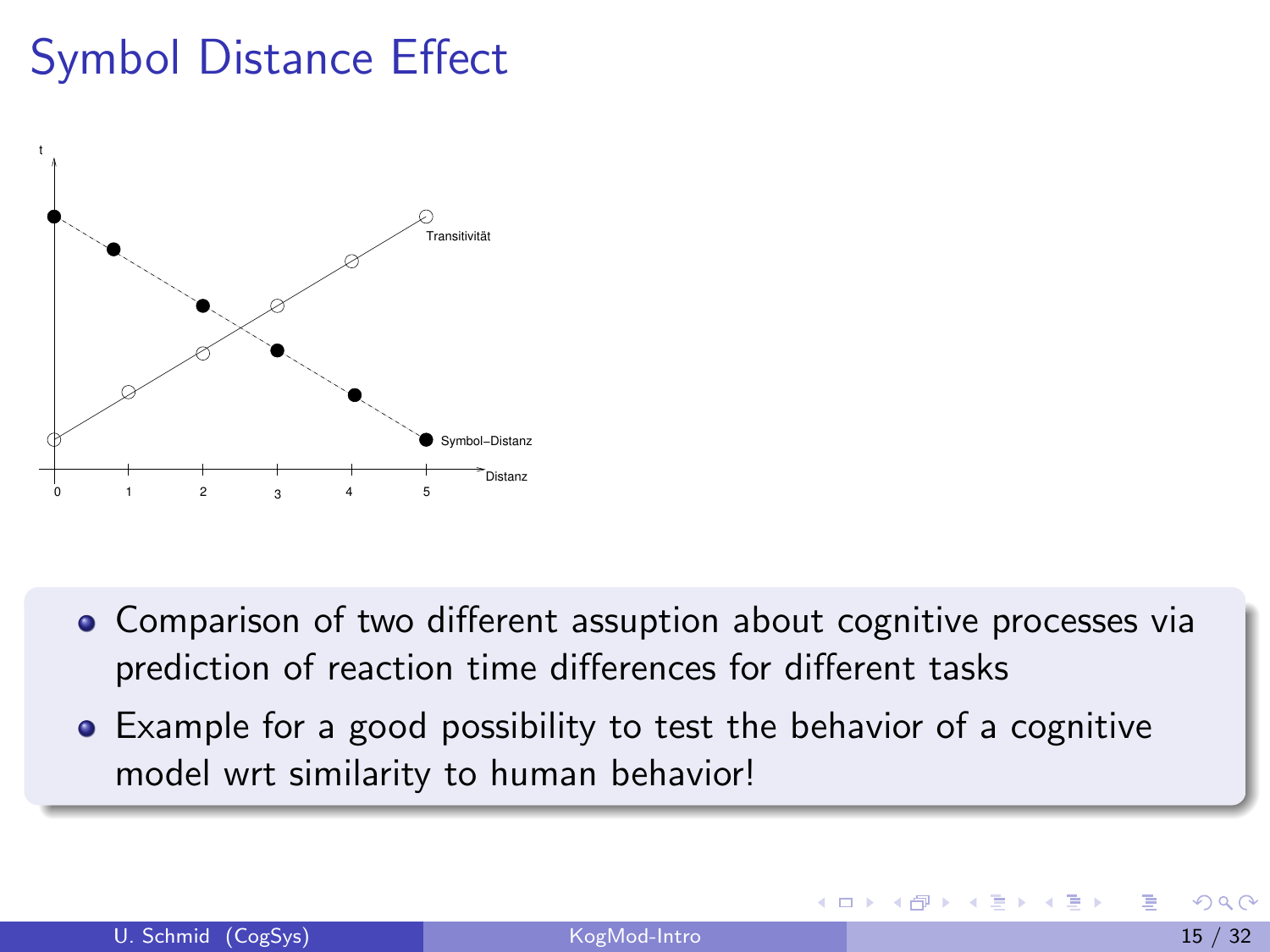#### Remarks

- **o** cf. Theory of mental models (Johnson-Laird), e.g. chap. 12 in Handbook of Computational Psychology
- Sequence of premises can influence construction of the integrated representation
- Further example: Teachable Language Comprehender (TLC, Quillan, 1969)

医阿雷氏阿雷氏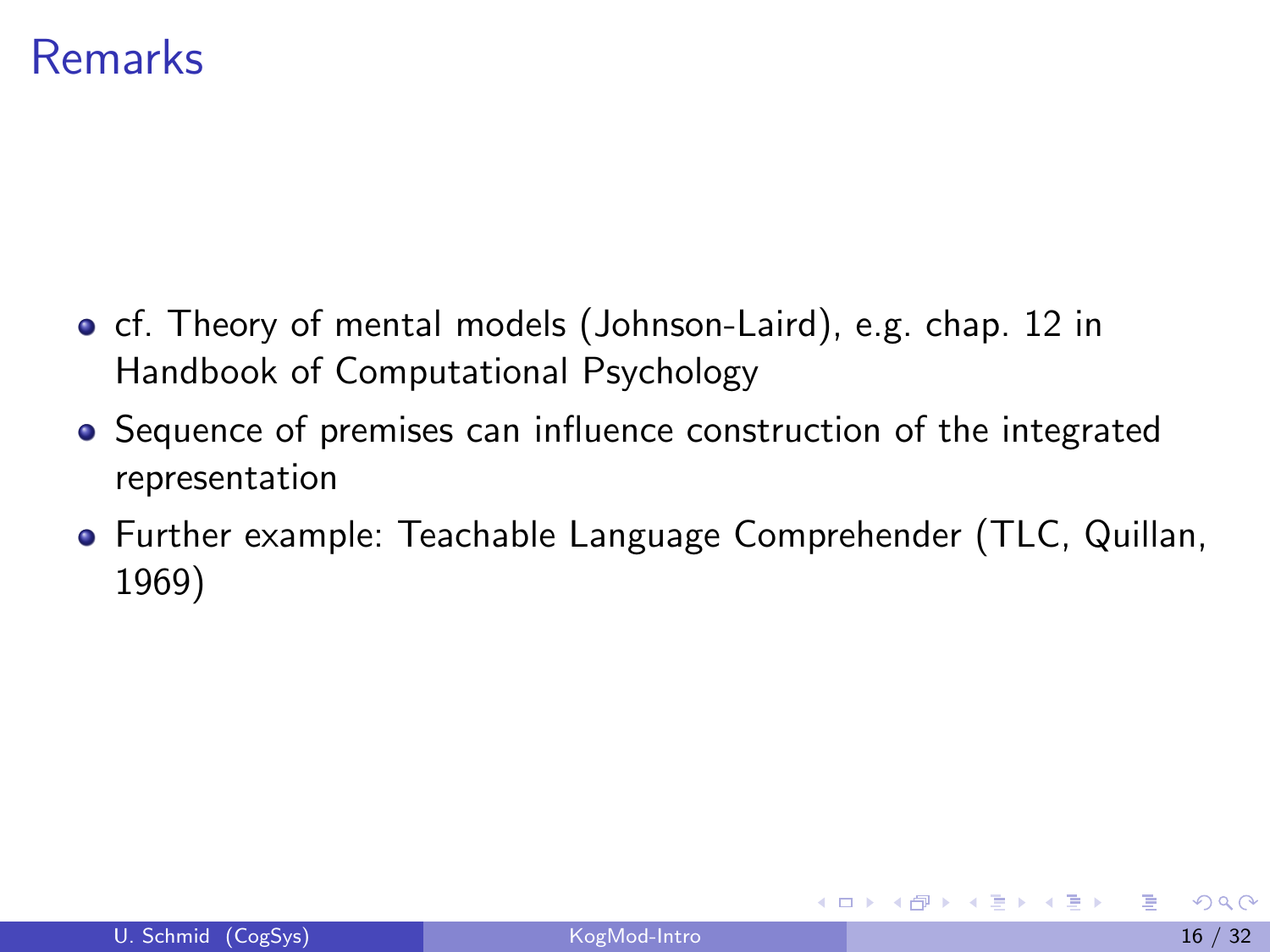Computer Models of Human Information Processing

- Since cognition concerns mental activities, it cannot be observed directly via input-/output behavior
- **•** Presupposition that cognition can be considered as information processing (a symbol system)
- Empirical approach: hypotheses about cognitive processes lead to specific assumptions about the effect of specific tasks on observable behavior (reaction times, solution times, errors)
- Modelling: Tool to develop complete and consistent models about cognitive processes
- Strong vs. weak AI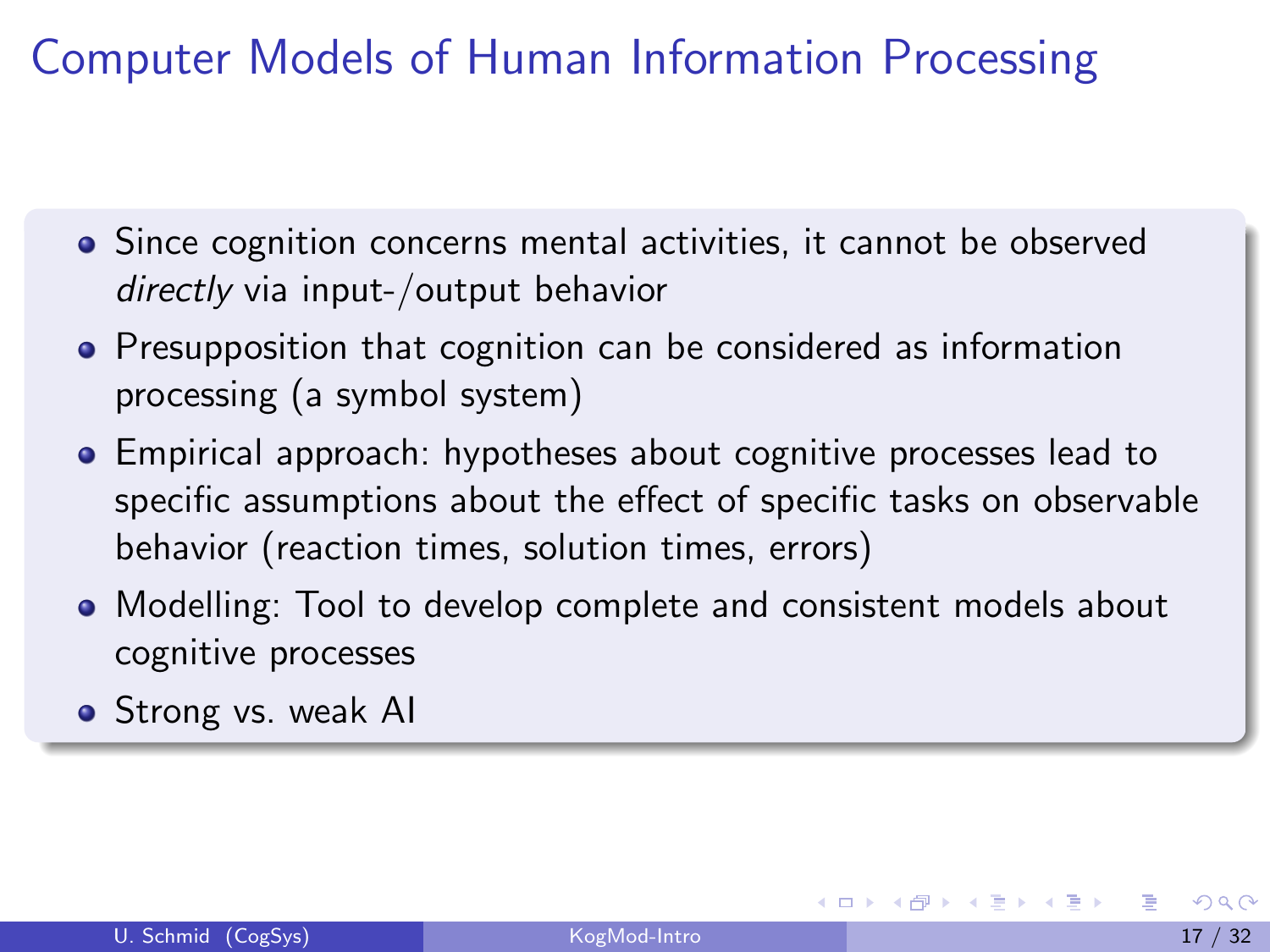## Characteristics of Good Theories

- Consistent (internally and externally)
- Parsimonious (sparing in proposed entities or explanations)
- Useful (describes and explains observed phenomena)
- **Empirically Testable & Falsifiable**
- **Based upon Controlled, Repeated Experiments**
- Correctable & Dynamic (changes are made as new data is discovered)
- Progressive (achieves all that previous theories have and more)
- Tentative (admits that it might not be correct rather than asserting certainty)

 $\hookrightarrow$  cognitive modeling helps to check consistency and completenes of theories about cognition

K ロ ▶ K 倒 ▶ K 듣 ▶ K 듣 ▶ ...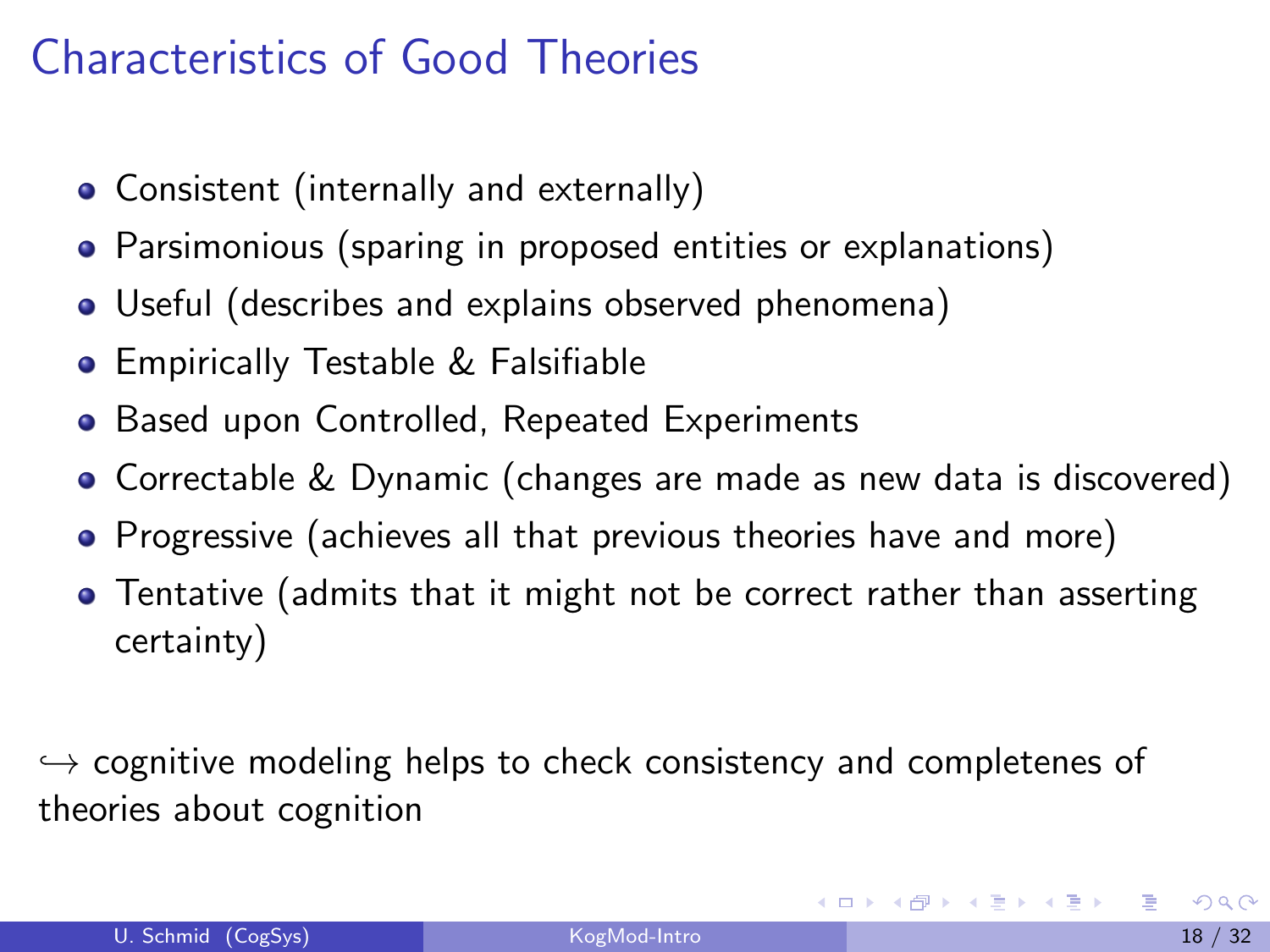#### Computational Mind?

What do we have if we have a cognitive model?

Is the mind a computational phenomenon? No one knows. It may be; or it may depend on operations that cannot be captured by any sort of computer. ...

Theories of the mind, however, should not be confused with the mind itself, any more than theories about the weather should be confused with rain or sunshine. And what is clear is that computability provides an appropriate conceptual apparatus for theories of the mind. This apparatus takes nothing for granted that is not obvious. ... any clear and explicit account of, say, how people recognize faces, reason deductively, create new ideas or control skilled actions can always be modelled by a computer program. (Johnson-Laird, The Computer and the Mind, 1988)

K ロ ▶ K 個 ▶ K 君 ▶ K 君 ▶ ...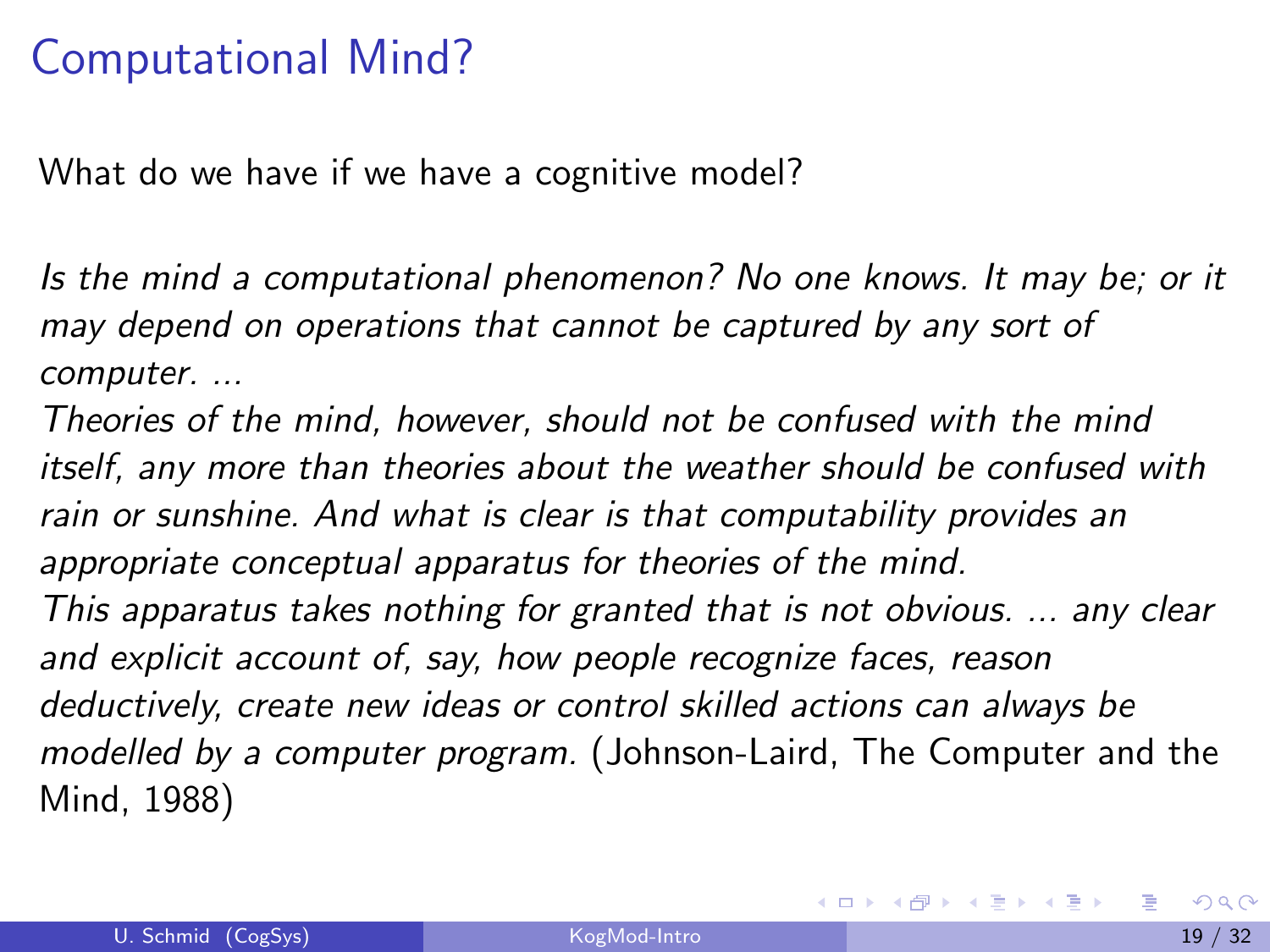### Remarks on Information Processing Approach

Church-Turing Thesis: everything computable is computable by a Turing machine (i.e., can be implemented in a general programming language) Consequently, human information processing can be modeled by a

Turing machine?

- $\bullet$  Problem: One and the same I/O behavior can be realised by infinitely many programs
- An arbitrary program realising some cognitive function only demonstrates that tis function can be realised by a computer program. To relate it to the way in which this function is realised in the human mind, we need further constraints
- A first proposal to get more precise: *physical symbol systems* hypothesis (Newell & Simon, 1963)

イロト イ押ト イヨト イヨト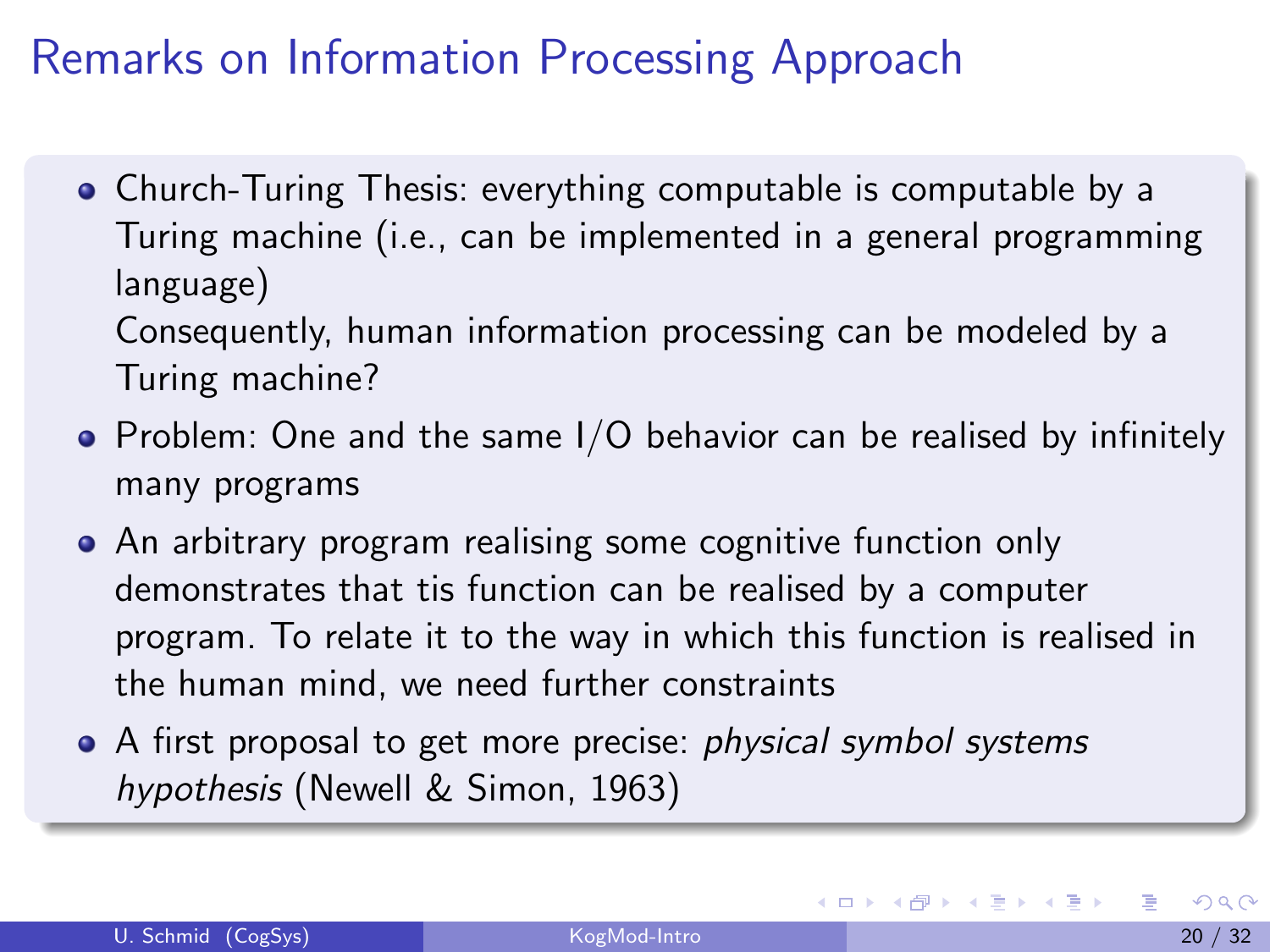## PSS Hypothesis

A physical symbol system (also called a formal system) takes physical patterns (symbols), combining them into structures (expressions) and manipulating them (using processes) to produce new expressions.

PSS Hypothesis: A physical symbol system has the necessary and sufficient means of general intelligent action.

- o strong claim, strong AI
- human thinking is symbol manipulation (because a symbol system is necessary for intelligence)
- machines can be intelligent (because a symbol system is sufficient for intelligence)

イロト イ母 トイヨ トイヨ トー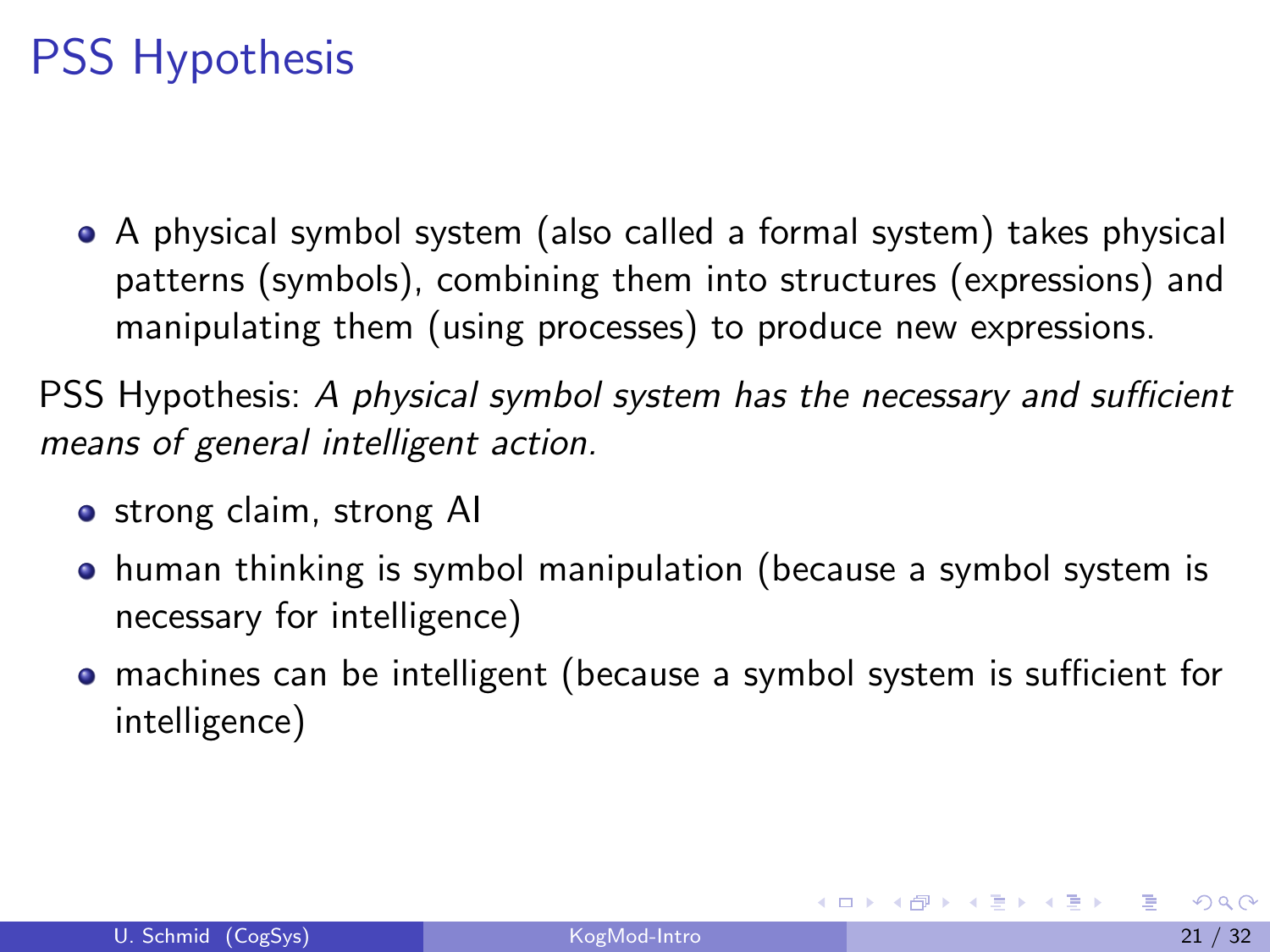#### Criteria for Cognitive Models

• Specify the requirement to be "similar to human behavior"

- we can only observe input/output behavior
- see Turing-Test (functional not structural equivalence)
- Again, you need to formulate a model such that assumptions about internal states and processes give constraints on observable data!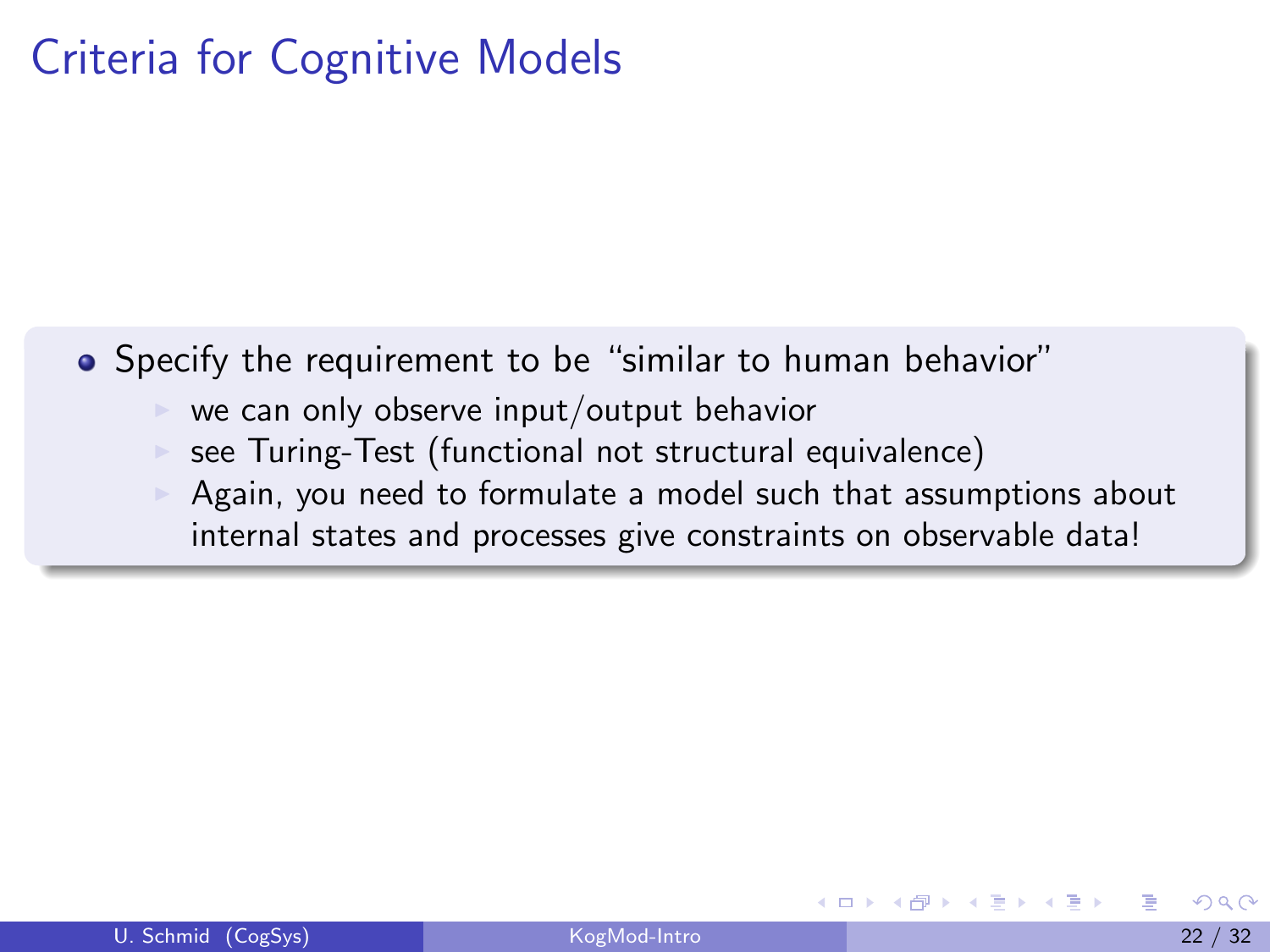# Turing Test



- Kasparov vs. Deep Blue, Match 1996: Kasparov assumed human intervention
- Searle Critique: thought experiment "Chinese Room"
- Comparison human cognition/model always on the functional not on the structural level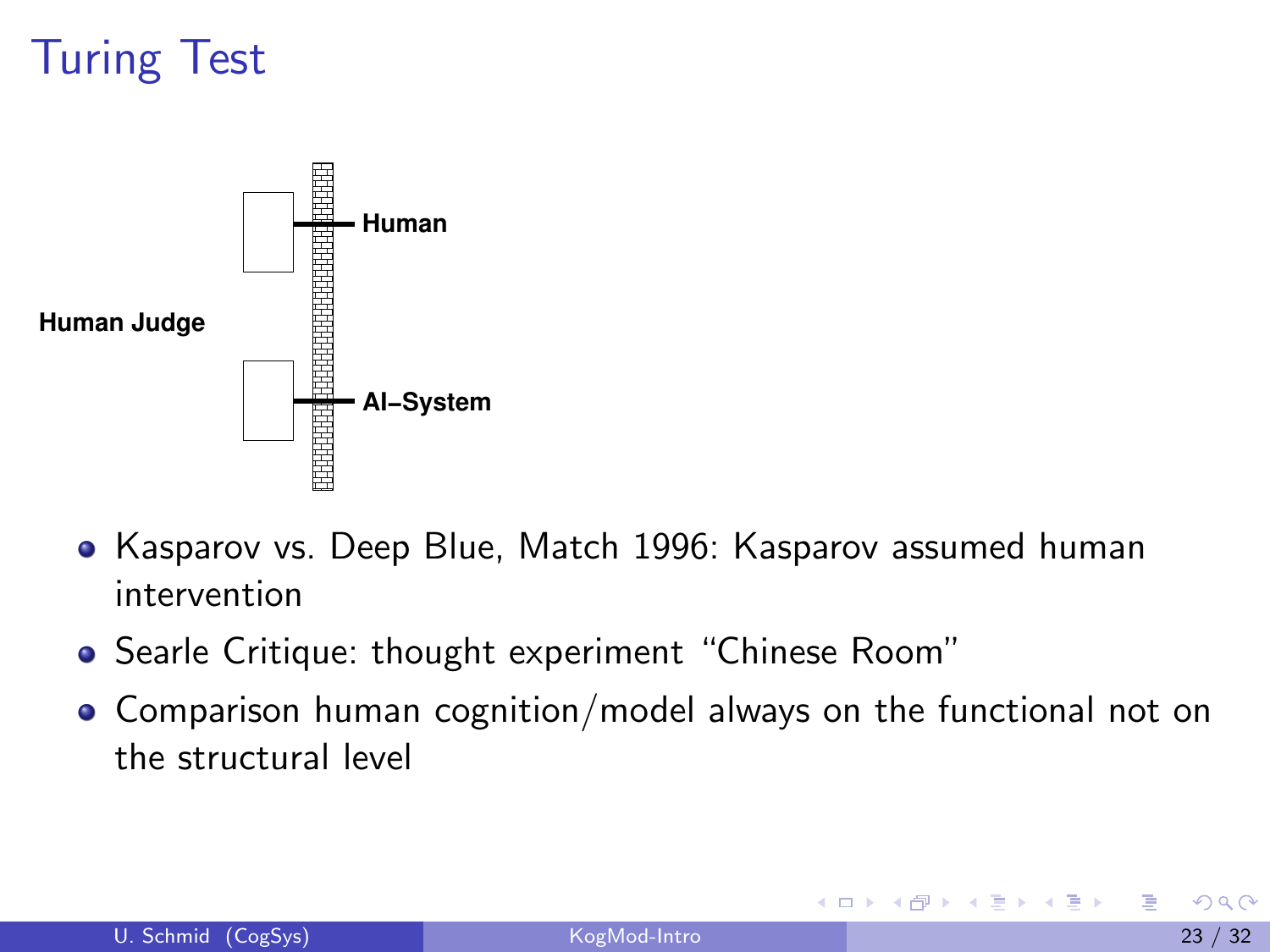## Functionalism

- A theory of the mind in contemporary philosophy
- Core idea: mental states (beliefs, desires, being in pain, etc.) are constituted solely by their functional role — that is, they are causal relations to other mental states, sensory inputs, and behavioral outputs (Block, 1996)
- Theoretical level between the physical implementation and behavioural output (Marr, 1982)
- Different to Cartesian dualism (advocating discrete mental and physical substances)
- Different to Skinnerian behaviourism and physicalism (declaring only physical substances)
- Psychofunctionalism: Fodor and Phylyshyn
- **Homuncular functionalism: Dennett**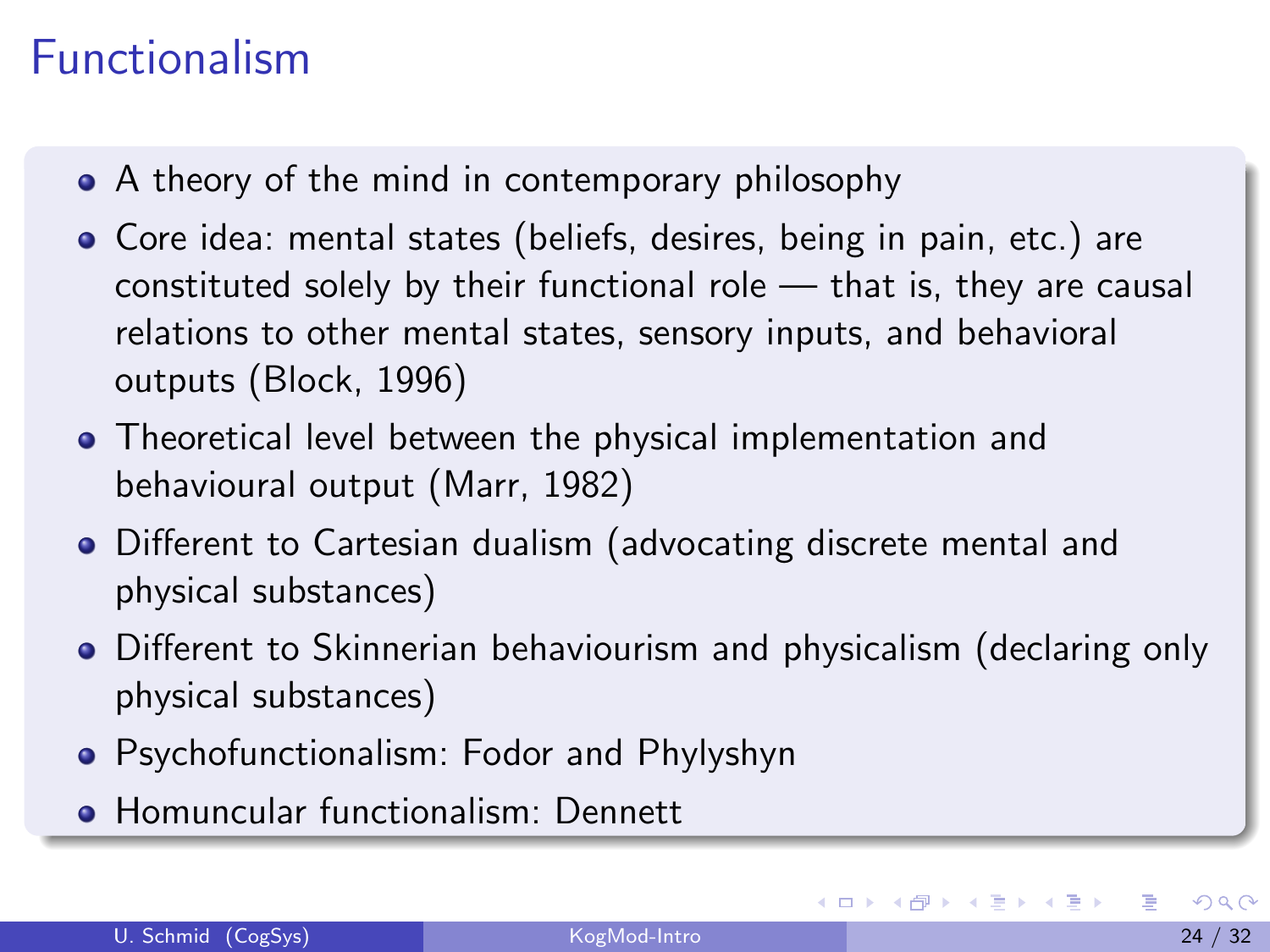## Approaches to Cognitive Modeling

- **Cognitive Architectures**
- Special Models for special aspects
- **Connectionist models**
- Probabilistic (Bayes) models

 $\leftarrow$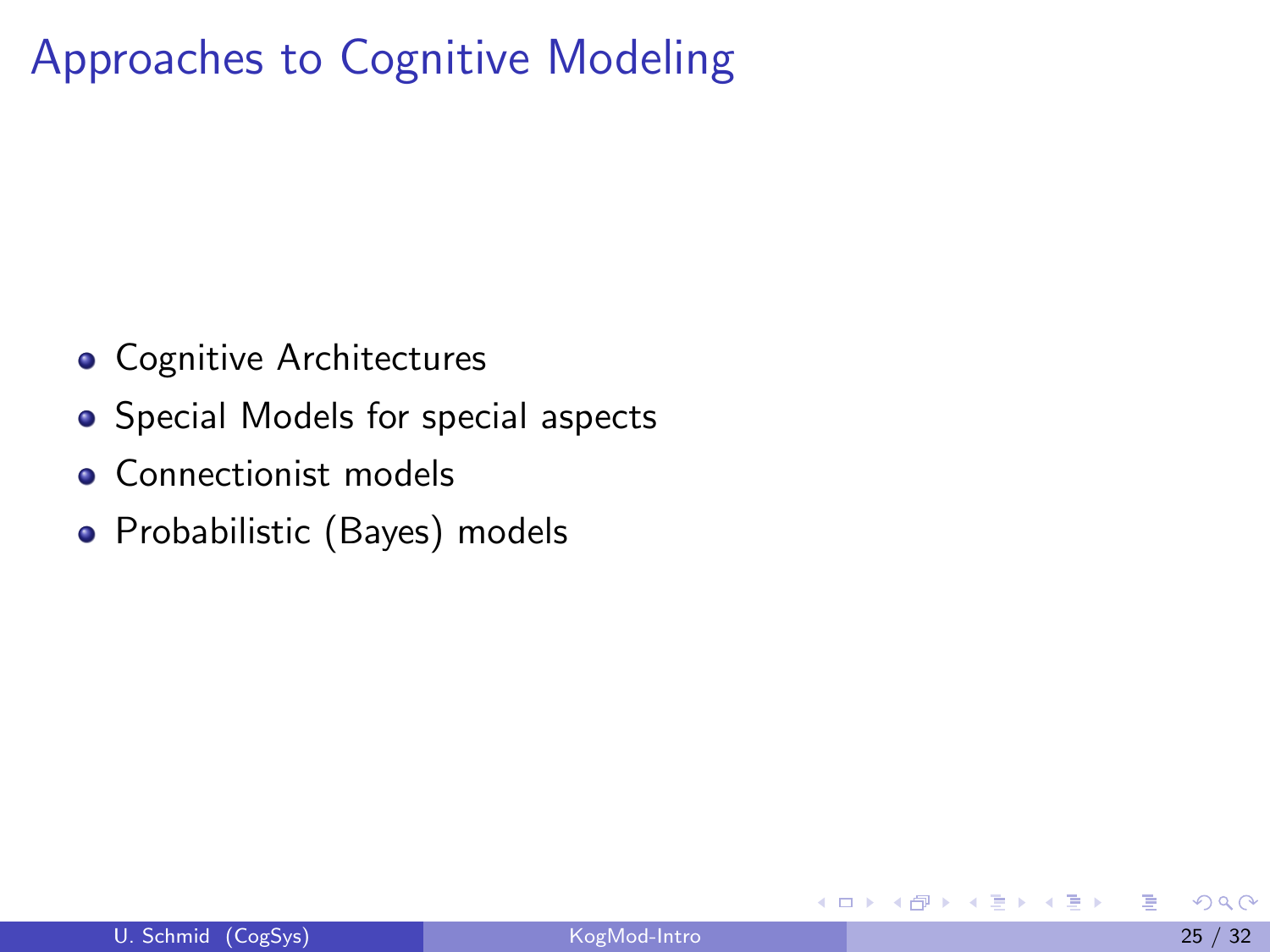### Cognitive Architectures

#### • "unified theory of cognition"

- explicit definition of basic mechanisms of information processing assumption that these mechanisms are constant over all domains (problem solving, language understanding, pattern recognition etc.)
- basic mechanisms: control of interaction with environment, representation of information in memory, strategy to select rules
- Advantage: different models realized in the same architecture get comparable
- Disadvantages: Modeling language often over-constrains what is modelled, modelling can easily get "unnatural" and "clumsy"
- Examples: GPS, EPIC, SOAR, ACT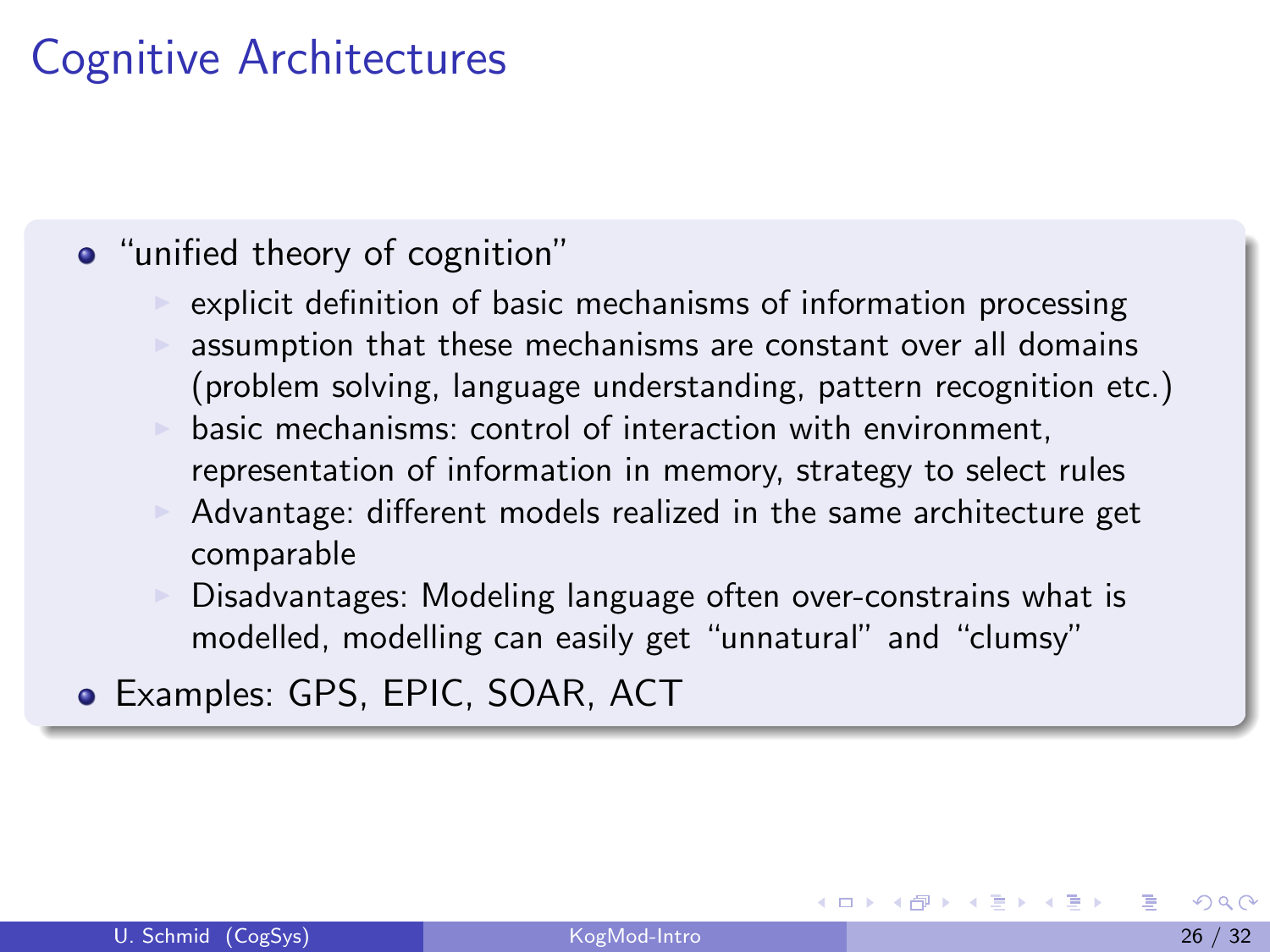#### Special Models

- Assumptions about a specific cognitive phenomenon are realised in some programming language (Prolog, ML, Mathlab, . . .)
- Examples: HAM (Human associative memory, Anderson), TLC (Quinlan), decision tree learners (Hunt et al.), Analogy (Evans)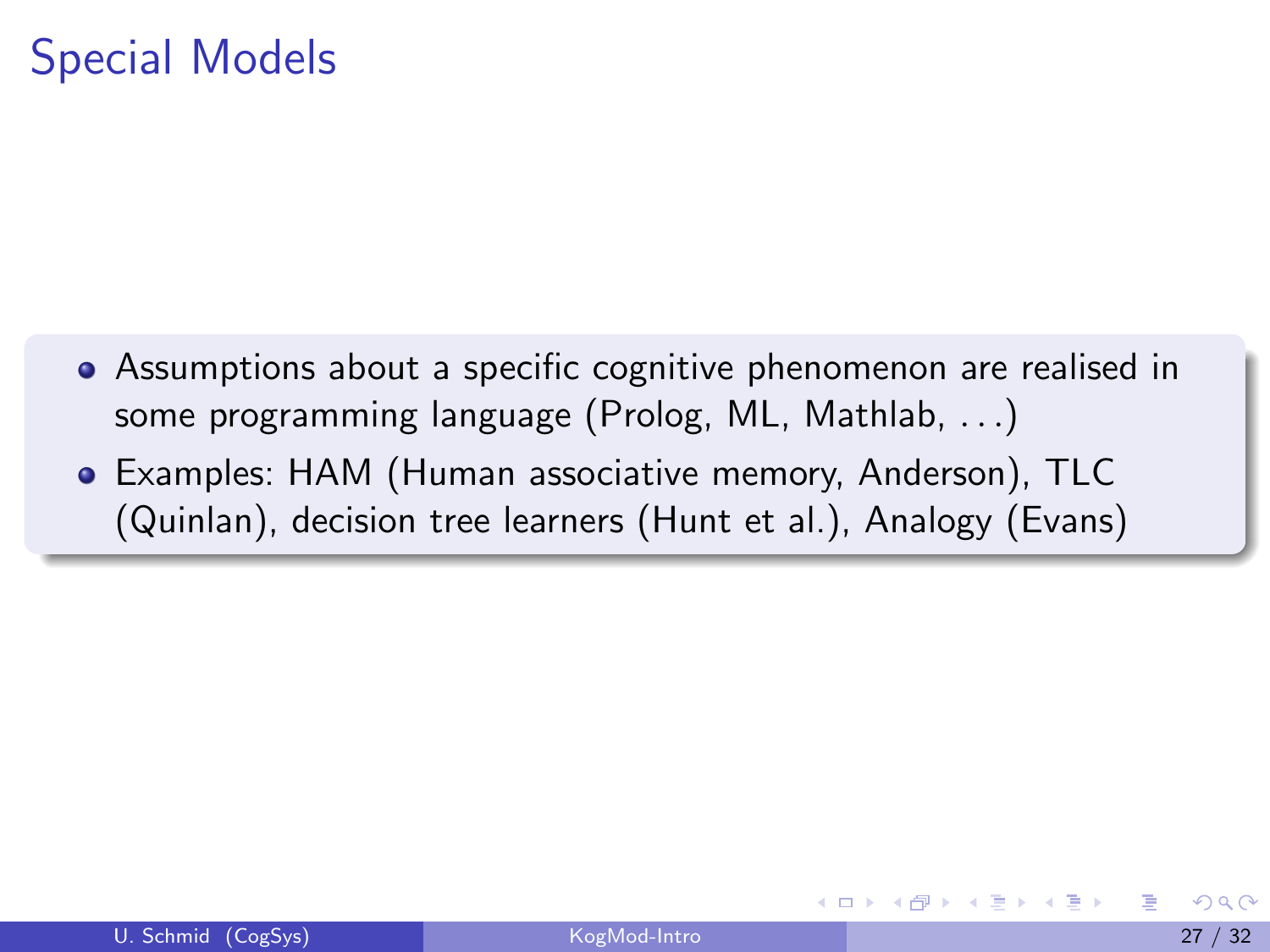#### Connectionist Models

- Focus on basic processes as learning, attention, perception
- Realised as artificial neural net, backpropagation
- PDP (McClelland und Rumelhart) end of the 1980ies resulted in a revival of neural modeling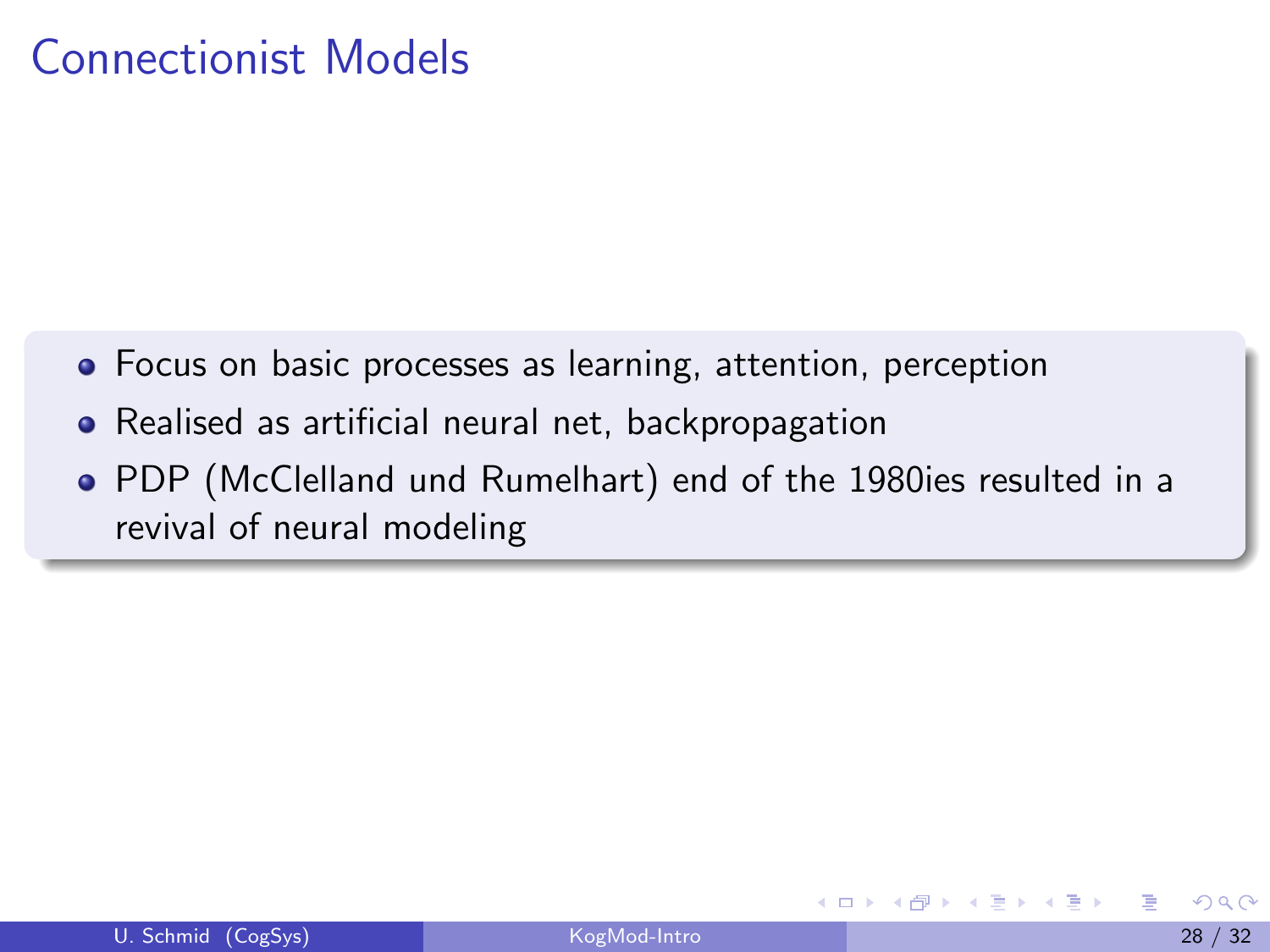#### Probabilistic Models

- Current research, e.g. about concept and rule acquistion
- o often Bayes approach
- Example: work of Josh Tenenbaum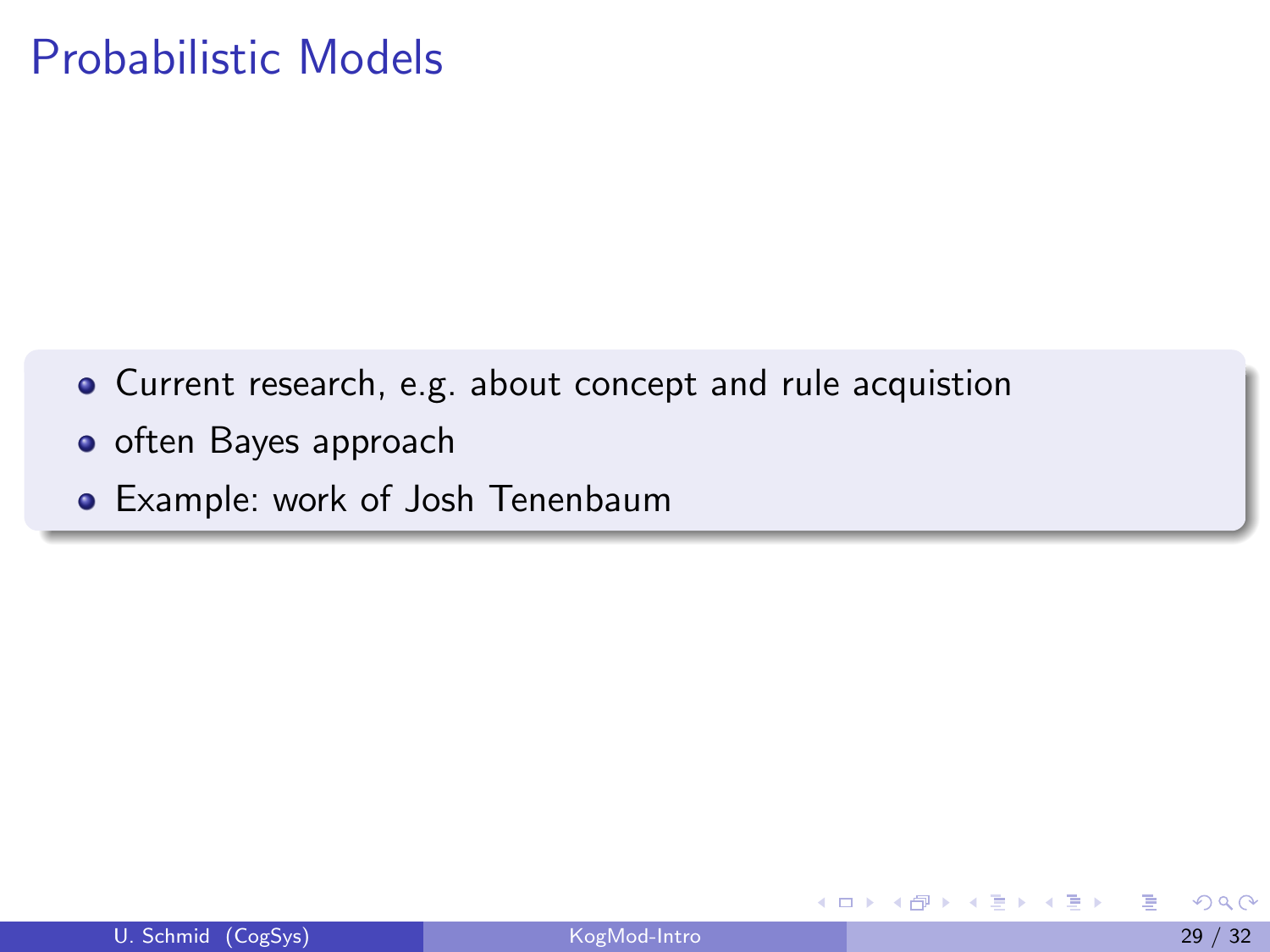## A Short History of Cognitive Modeling

Plato: Meno's paradox

How will you inquire into a thing when you are wholly ignorant of what it is? Even if you happen to bump right into it, how will you know it is the thing you didn't know? (Plato's solution: Knowledge is not aquired but recollected)

- Philosophical discovery of mind: Descartes, Kant, Spinoza, Leibniz, Locke
- 1930ies and 1940ies: Cybernetics, McCulloch and Pitts, first proposal of an artificial neuronal network as organizing principle of the mind
- 1940ies and 1950ies: theory of computation, digital computers; John von Neumann, Turing
- 1959: cognitive revolution, Chomsky/Skinner debate; generative grammars, systematicity, compositionality, productivity of language cannot be explained by association learning

イロト イ部 トイヨ トイヨト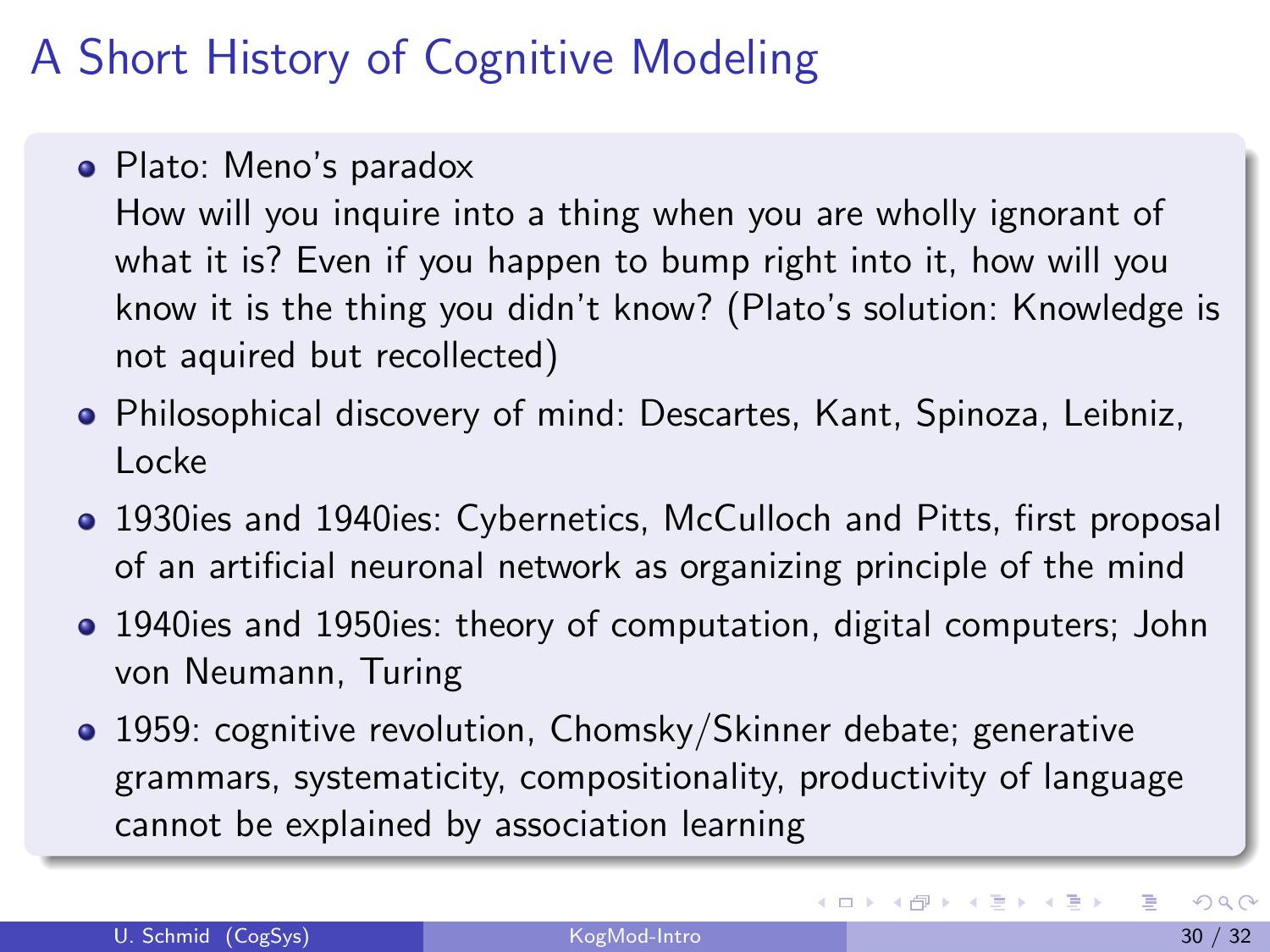# A Short History of Cognitive Modeling

- 1960ies and 1970ies: Beginning of Artificial Intelligence, symbolic AI, first computer algorithms for human problem solving and reasoning (GPS: Newell and Simon; Lisp: McCarthy; Semantic Information Processing: Minsky)
- **late 1970ies: Cognitive Science Society, journal, conference**
- Early cognitive models: Schank and Abelson (scripts), Anderson (memory), Collins and Quinlan (TCL)
- 1980ies: resurgence of artificial neural networks (McClelland & Rumelhart, PDP)
- 1990ies: situated, embodied models (robotics)
- 2000: relation between neuroscience and cognition, low level models

→ 御 ▶ → 君 ▶ → 君 ▶